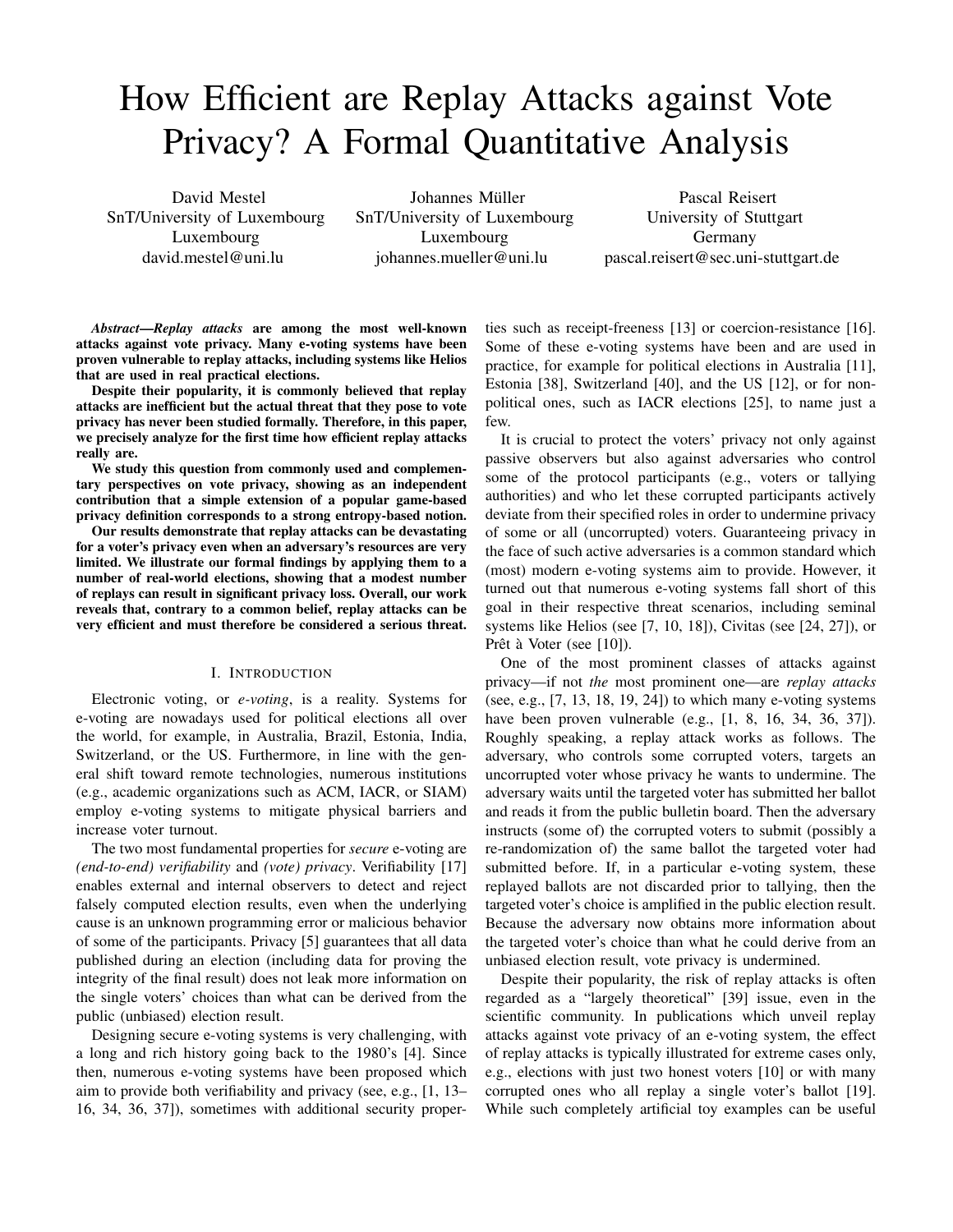to explain why privacy is formally broken, they seemingly suggest that replay attacks do not pose a serious threat. It is therefore not surprising that, for instance, in response to the replay attack against Helios [1] discovered in [18], Helios Voting replied that "the risk of this attack being successfully carried out is low, as it requires "wasting" a number of votes to compromise the privacy of one voter", concluding that, most likely, replay attacks would not matter [23]. This—as we shall see, fallacious—perspective may also explain why the latest version of Helios [1] (used, e.g., for IACR elections [25]) has not yet been patched to defend against the replay attacks discovered in [7].

Indeed, at first glance, it seems necessary to replay a targeted voter's ballot many times in order to significantly amplify this voter's choice in the final result. However, somewhat surprisingly, this common conjecture has never come under close scrutiny. The study by Cortier and Smyth [18] is the only previous work which attempted (in Section III.C) to analyze how replay attacks scale, but the authors considered a "definitive mathematical analysis" as future work because their underlying model was "rather naïve" [18].

In this work, we challenge the abovementioned conjecture for the first time, both rigorously and extensively, from two established and complementary perspectives on vote privacy. We precisely measure how efficient replay attacks really are, i.e., how much the affected voter's privacy loss increases depending on the number of replays. In particular, we show that replay attacks can be devastating for a voter's privacy even when an adversary's resources are highly limited so that he can (or is willing to) replay a targeted voter's ballot only very few times. This observation disproves a common conjecture that vote privacy would only be at risk if the number of replays was high. Our novel insights are immediately relevant for the security of real elections because e-voting systems vulnerable to replay attacks have been, are, and most likely will be used in practice (e.g., the latest version of Helios for IACR elections).

# *A. Our contributions*

*a) Categorization of replay attacks (Sec. II):* We begin by reviewing the scientific literature to extract all replay attacks against vote privacy that have been published to date. We categorize these attacks into different classes, depending on their specific forms. Our extensive presentation highlights that replay attacks play a central role in modern secure evoting, which demonstrates the importance of our subsequent analysis.

*b) Efficiency analysis based on the KTV vote privacy definition (Sec. IV):* We first formally analyse the efficiency of replay attacks using the vote privacy definition by Küsters, Truderung, and Vogt [30], hereafter called the *KTV privacy definition* (Sec. III). The KTV privacy definition is not only established and widely used (see, e.g., [3, 9, 28, 29, 32]) but it proves particularly useful for our purposes because it allows us to *measure* the loss of vote privacy and thus the efficiency of replay attacks.

We first define an ideal functionality for an e-voting protocol which allows the adversary to replay a targeted voter's ballot  $n_{\text{repl}}$  times, and compute the KTV privacy loss of this protocol. We obtain a useful reduction from the privacy loss for a general election to that for an election with only three candidates.

This allows us to analyze how the ideal privacy loss is affected by the number of replays  $n_{\text{repl}}$ . As we shall see, even for small numbers of  $n_{\text{repl}}$ , the privacy loss can be devastating. We illustrate our abstract results with a number of realistic examples.

*c) A new entropy-based vote privacy definition (Sec. V):* A limitation of the KTV privacy definition [30] (observed for instance in [5]) is that it only measures privacy with respect to a specific security game, namely the adversary's ability to guess between two possible votes. In particular this means that for the ideal functionality (including replays) the privacy loss is (as we will see in Section IV) entirely determined by the two least popular candidates, with the other candidates having no effect whatsoever.

Entropy-based measures of vote privacy (e.g., [6, 35]) provide a complementary view because they consider privacy with respect to a variety of goals for the adversary. Unfortunately, as we will explain in Sec. V, they are limited in various ways which make them difficult to apply in practice to analyse concrete elections.

In Sec. V, we propose a simple extension of the KTV vote privacy definition, which we show is equivalent to a computational version of a strong entropy-based notion. This is independent of the replay attack setting, and serves to somewhat unify the KTV and strong entropy-based approaches.

We show that our novel definition can be efficiently and accurately estimated for the ideal functionality using Monte Carlo methods, and so we are able to use it to study the efficiency of replay attacks from an entropy-based perspective complementary to the game-based perspective of the KTV definition.

*d) Analysis of real-world elections (Sec. VI):* In order to complement our formal analysis, we study how replay attacks would scale in practical elections. We therefore apply our formal results to publicly available data of political elections in Estonia, Germany, the UK, and the USA. In this way, we can realistically simulate to which degree vote privacy would decrease if in such elections replay attacks had been executed. Our "field test" confirms the gist of our abstract results: even if the number of replays is very low, vote privacy can be undermined significantly.

# *B. Structure of the paper*

The structure of our paper essentially follows our contributions as presented above. In Sec. II, we categorize all replay attacks described in the literature. In Sec. III, we recall the KTV privacy definition as well as the ideal privacy loss a voting protocol can achieve w.r.t. the KTV definition. In Sec. IV, we study the efficiency of replay attacks based on the KTV privacy definition. In Sec. V, we propose our new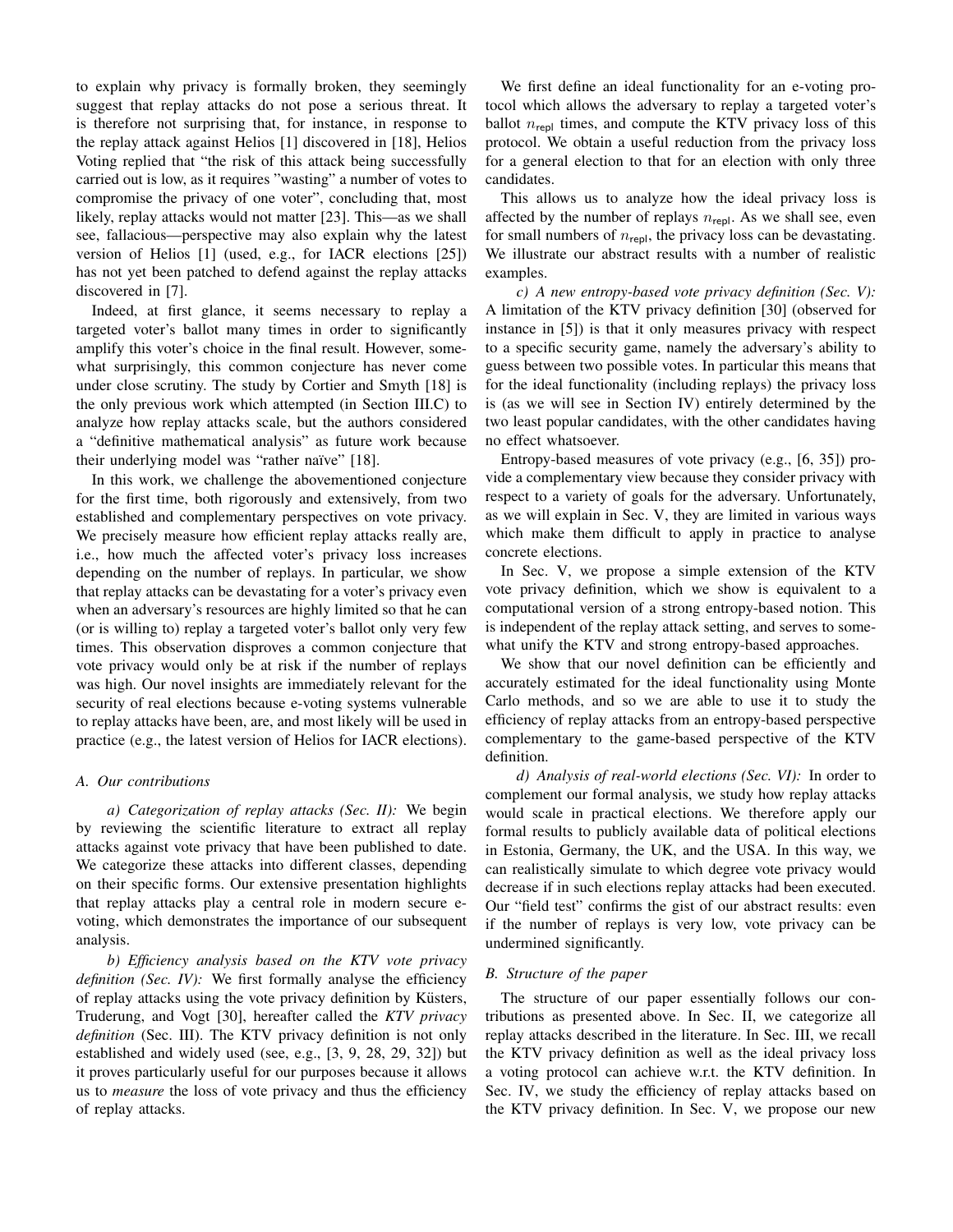entropy-based vote privacy definition, describe its relationship to the KTV definition, and show that it can be efficiently estimated for the ideal functionality of Sec. IV. In Sec. VI, we illustrate our theoretical results using concrete election data from political elections and discuss the consequences of our insights.

# II. CATEGORIZATION OF REPLAY ATTACKS

We provide the first comprehensive categorization of all replay attacks against vote privacy described in the literature. We identified three different variants of replay attacks: *basic replay attacks*, *homomorphic replay attacks*, and *re-voting replay attacks*. We summarize our insights at the end of the section.

### *A. Basic replay attacks*

In its most basic form, a replay attack works as follows. Assume that we have  $n_V$  voters and that the adversary aims to break privacy of some voter V<sub>obs</sub>, the *voter under observation*. We assume that the adversary controls a number  $n_V^d$  of further voters. The adversary waits until  $V_{obs}$  has submitted her ballot  $b_{\text{obs}}$ , containing her secret choice  $c_{\text{obs}}$ , to the bulletin board. The adversary reads  $b_{\text{obs}}$  from the bulletin board and instructs all of his corrupted voters to submit  $V_{obs}$ 's ballot  $b_{obs}$  as well. If, due to the specification of the e-voting scheme invoked, all  $n_V^d + 1$  identical ballots  $b_{obs}, \ldots, b_{obs}$  are tallied, then the public election result contains  $n_V^d$  additional votes for  $V_{obs}$ 's choice  $c_{\text{obs}}$ . By this,  $V_{\text{obs}}$ 's choice is amplified in the final result and thus her vote privacy is undermined.

Numerous e-voting schemes have been proven vulnerable against this basic version of replay attacks. Cortier and Smyth [18] demonstrated that basic replay attacks are possible in Helios [1], in the voting scheme by Sako and Kilian [36], and in the one by Schoenmakers [37]. The basic replay attacks against these voting schemes can be prevented by rejecting (partially) duplicated ballots.

# *B. Homomorphic replay attacks*

Even if duplicated ballots are rejected in order to protect against basic replay attacks (see above), it may be possible to exploit malleability of the underlying cryptographic primitives in order to execute (more subtle) replay attacks. In what follows, we explain the general idea of such *homomorphic replay attacks*. <sup>1</sup> E-voting schemes with homomorphic tallying assume that voters' ciphertexts are re-randomizable, i.e., it is possible to transform ciphertext  $e = \text{Enc}(pk, m; r)$  into ciphertext  $e' = \text{Enc}(pk, m; r')$  without knowledge of the secret key  $sk$ , plaintext  $m$ , or randomness  $r$ . In a homomorphic replay attack, the adversary re-randomizes the observed voter's ballot  $b_{\text{obs}}$  into  $n_{\text{V}}^{\text{d}}$  ballots  $b_1, \ldots, b_{n_{\text{V}}^{\text{d}}}$ . Because the ballots  $b_{\text{obs}}, b_1, \ldots, b_{n_{\text{V}}^d}$  are mutually distinct (with overwhelming probability if the encryption scheme is semantically secure), they will all be tallied even if ballot duplicates are strictly removed. By this, analogously to the basic replay attack (see above), the observed voter's privacy is undermined because all ballots  $b_{\text{obs}}, b_1, \ldots, b_{n_v}$  contain  $V_{\text{obs}}$ 's choice  $c_{\text{obs}}$ .

Several e-voting schemes are vulnerable to such homomorphic replay attacks, for example the one by Lee et al. [34] (pointed out by Dreier, Lafourcade and Lakhnech [19]), or the one by Blazy, Fuchsbauer, Pointcheval, and Vergnaud [8] (pointed out by Chaidos, Cortier, Fuchsbauer, and Galindo [13]) which is the predecessor of BeleniosRF [13].

In order to protect against homomorphic replay attacks, many e-voting schemes employ zero-knowledge proofs (ZKPs) of knowledge which each voter uses to prove that she *knows* the plaintexts (and randomness) in the ciphertexts of her ballot. By this, a corrupted voter can no longer re-randomize the observed voter's ballot because he is not able to come up with a (valid) proof of plaintext knowledge.

Typically, e-voting schemes employ ZKPs of knowledge which are *non-interactive*, i.e., where the voter does not communicate with the verifier while proving knowledge (and correctness) of her encrypted choice. To construct such noninteractive ZKPs, most (modern) e-voting schemes use the Fiat-Shamir transformation [20]. However, as we will recall in what follows, applying the Fiat-Shamir transformation *correctly* is non-trivial.

Bernhard, Pereira, and Warinschi [7] demonstrated that great care has to be taken when the Fiat-Shamir transformation is used. Bernhard et al. showed that the Fiat-Shamir transformation in the implementation of Helios [1] is too weak because the hash function does not take the statement to be proven as input. Therefore, a voter's ZKP in Helios [1] is in fact not a proof of knowledge, enabling an adversary to still execute homomorphic replay attacks.

# *C. Re-voting replay attacks*

Bursuc, Dragan, and Kremer [10] explained that, even if (partial) ballot duplicates are strictly removed and a (correct) ZKP of knowledge is used (see above), replay attacks against Helios [1] are still feasible if the ballot box is corrupted. We note that, in principle, this replay attack is not restricted to the case of Helios. In what follows, we describe the idea of this replay attack, which is due to P. B. Rønne originally (according to [10]).

If the adversary controls the ballot box (i.e., the server to which voters send their ballots), it can claim that the ballot casting of the voter under observation  $V_{obs}$  was not successful. The voter under observation may then try a second attempt with the same vote  $c_{\text{obs}}$ . This way, the adversary obtains two different ballots  $b_{obs}$ ,  $b'_{obs}$ , both containing the observed voter's vote  $c_{\text{obs}}$ . Now, the adversary can submit  $b_{\text{obs}}$ on behalf of one of the corrupted voters, whereas the voter under observation  $V_{obs}$  submits  $b'_{obs}$ . Because  $b_{obs}$  and  $b'_{obs}$  do not contain identical entries (with overwhelming probability due to the semantic security of the underlying cryptographic primitives), they will both be in the input of the tallying phase. The attack can be repeated several times to obtain more ballots of  $V_{\text{obs}}$ 's vote  $c_{\text{obs}}$ . By this, analogously to the basic replay

<sup>&</sup>lt;sup>1</sup>We restrict our attention to the ballots' ciphertexts and put further primitives (signatures etc.) aside for simplicity.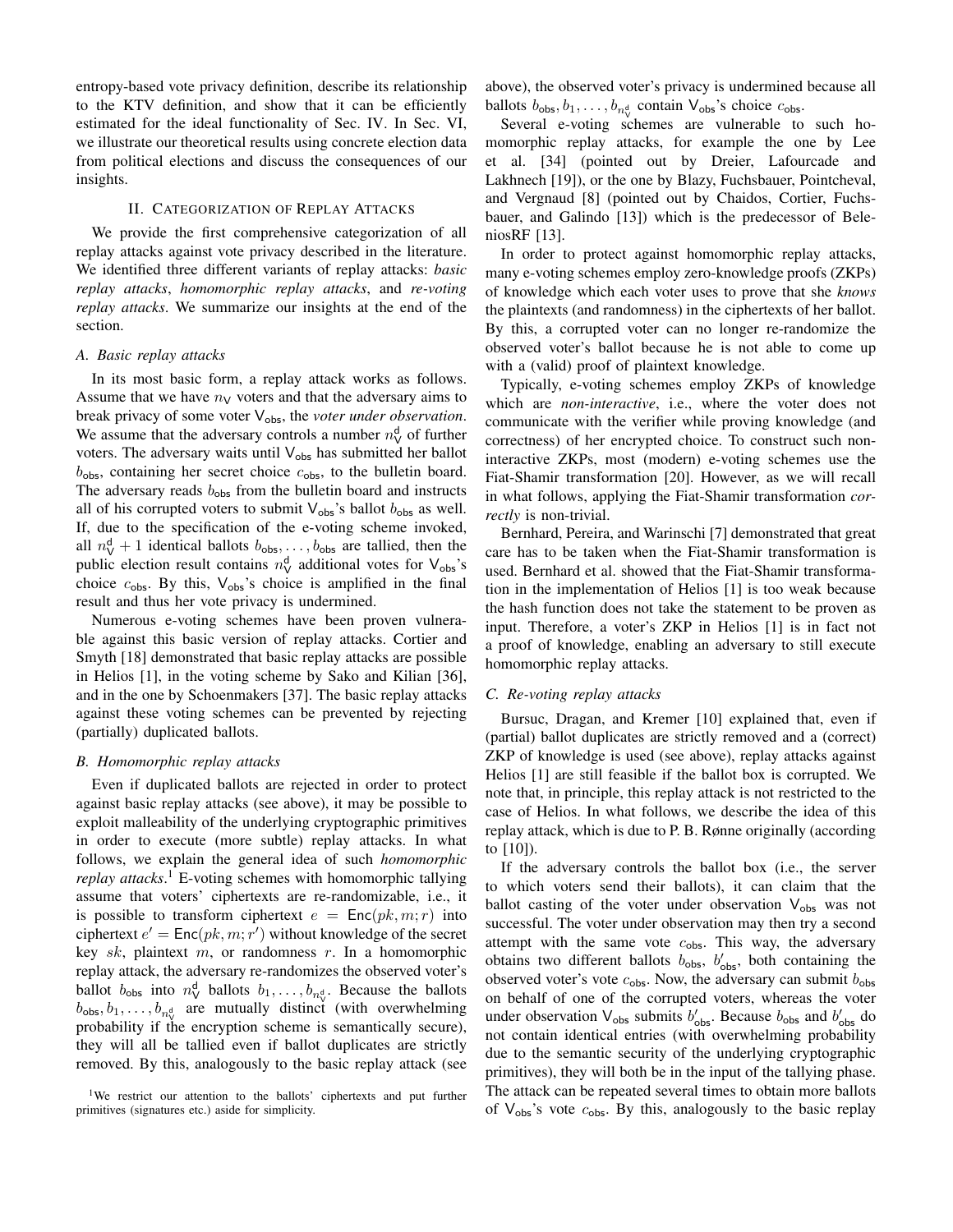attack (see above), the observed voter's privacy is undermined. The attack could, for example, be prevented by including each voter's ID in the statement to be proven, in particular in the hash of the Fiat-Shamir transformation.

# *D. Summary*

Our comprehensive presentation demonstrates that replay attacks are a recurrent and often subtle issue in the construction and employment of secure e-voting systems, even when deliberately designed to protect against them. While some pitfalls making replay attacks possible are straightforward to solve (e.g., removing duplicates), others are more subtle and require very close attention (e.g., using strong Fiat-Shamir transformations). Based on our systematic literature review, we conjecture that, despite its popularity, the threat of replay attacks is a recurrent issue of e-voting. It is therefore important to precisely understand the risk that replay attacks pose to the crucial property of vote privacy. In the remainder of this paper, we provide the first formal analysis of this fundamental threat.

#### III. KTV VOTE PRIVACY DEFINITION

The first part of our formal analysis of replay attacks (Sec. IV) is based on the vote privacy definition proposed by Küsters, Truderung, and Vogt [30], hereafter called the *KTV (privacy) definition*. We explain the motivation for this privacy definition and the formal definition itself in Sec. III-B, after first recalling the underlying computational model in Sec. III-A. In Sec. III-C, we recall the best possible privacy loss an arbitrary voting protocol can achieve according to the KTV privacy definition; this *ideal privacy loss* is expressed as a parameterized formula that we will use to precisely measure the efficiency of replay attacks in Sec. IV.<sup>2</sup>

### *A. Computational model*

We briefly recall the computational model of the KTV privacy definition, in particular the notions of processes, protocols, instances, and properties. We refer to [30] for full technical details.

*a) Process:* A *process* is a set of probabilistic polynomial-time interactive Turing machines (ITMs, also called *programs*), which are connected via named tapes (also called *channels*). We write a process  $\pi$  as  $\pi = p_1 || \cdots || p_l$ , where  $p_1, \ldots, p_l$  are programs. If  $\pi_1$  and  $\pi_2$  are processes, then  $\pi_1$ || $\pi_2$  is a process, provided that the processes are connectible: two processes are *connectible* if common external channels have opposite directions (input/output). A process  $\pi$  where all programs are given the security parameter  $\ell$  is denoted by  $\pi^{(\ell)}$ . The processes we consider are such that the length of a run is always polynomially bounded in  $\ell$ . A run is uniquely determined by the random coins used by the programs in  $\pi$ .

*b) Protocol:* A *protocol* P specifies a set of agents (also called parties or protocol participants) and a set of channels these agents can communicate over. Moreover, P specifies, for every agent a, a set  $\Pi_a$  of all programs the agent a may run and a program  $\hat{\pi}_a \in \Pi_a$ , the honest program of a, i.e., the program that  $a$  runs if  $a$  is honest, and hence, follows the protocol.

*c)* Instance: Let P be a protocol with agents  $a_1, \ldots, a_n$ . An *instance of* P is a process of the form  $\pi = (\pi_{a_1} || \dots || \pi_{a_n})$ with  $\pi_{a_i} \in \Pi_{a_i}$ . An agent  $a_i$  is called *honest* in the instance  $\pi$ if and only if  $\pi_{a_i} = \hat{\pi}_{a_i}$ . A *run of* P (with security parameter  $\ell$ ) is a run of some instance of P (with security parameter  $l$ ); we consider the instance to be part of the description of the run. An agent  $a_i$  is honest in a run r, if r is a run of an instance of P with honest  $a_i$ .

*d) Property:* A *property*  $\gamma$  *of* P is a subset of the set of all runs of P. By  $\neg \gamma$  we denote the complement of  $\gamma$ .

*e) Negligible, overwhelming,* δ*-bounded:* As usual, a function f from the natural numbers to the interval  $[0, 1]$ is *negligible* if, for every  $c > 0$ , there exists  $\ell_0$  such that  $f(\ell) \leq \frac{1}{\ell^c}$  for all  $\ell > \ell_0$ . The function f is *overwhelming* if the function  $1-f$  is negligible. A function f is  $\delta$ -bounded if, for every  $c > 0$  there exists  $\ell_0$  such that  $f(\ell) \leq \delta + \frac{1}{\ell^c}$  for all  $\ell > \ell_0$ .

# *B. Privacy definition*

The KTV privacy definition [30] formalizes privacy of an e-voting protocol as the inability of an adversary  $\pi_A$  to distinguish whether some voter V<sub>obs</sub>, the *voter under observation* who runs her honest program, voted for choice  $c_i$  or choice  $c_{j'}$ . Unlike binary privacy notions according to which a voting protocol either does or does not protect privacy (see [5]), the KTV privacy definition *measures* the *privacy loss* a voting protocol provides. Being able to measure vote privacy, in particular to measure the loss of vote privacy due to attacks, is crucial for the purposes of our paper (see Sec. IV).

To be more precise, according to [30], a voting protocol provides  $\delta$ -*privacy* if any adversary  $\pi_A$  is able to distinguish whether  $V_{obs}$  voted for  $c_j$  or  $c_{j'}$  with probability at most  $\delta$ ; or, to phrase it differently, if any adversary's advantage is  $\delta$ -bounded. To define the KTV privacy notion formally, we first introduce the following notation for an arbitrary evoting protocol P. Given a voter  $V_{obs}$  and choice c, we consider instances of P that induce a set of processes of the form  $(\hat{\pi}_{\mathsf{V}_{\text{obs}}}(c)||\pi^*||\pi_\mathsf{A})$  where  $\hat{\pi}_{\mathsf{V}_{\text{obs}}}(c)$  is the honest program of the voter  $V_{obs}$  under observation who takes c as her choice,  $\pi^*$  is the composition of programs of the remaining parties in P, and  $\pi_A$  is the program of the adversary. Let  $Pr[(\hat{\pi}_{V_{obs}}(c)||\pi^*||\pi_A)(\ell) \mapsto 1]$  denote the probability that the adversary writes the output 1 on some dedicated tape in a run of  $(\hat{\pi}_{V_{obs}}(c)||\pi^*||\pi_A)$  with security parameter  $\ell$  and some choice  $c$ , where the probability is taken over the random coins used by the parties in  $(\hat{\pi}_{\mathsf{V}_{\text{obs}}}(c)||\pi^*||\pi_\mathsf{A})$ .

Now, the intuition described above is formally defined as follows.

*Definition 1 (Vote Privacy [30]):* Let P be a voting protocol,  $V_{obs}$  be the voter under observation, and  $\delta \in [0,1]$ . Then, P

<sup>&</sup>lt;sup>2</sup>What we call privacy *loss* in this work was in the original paper [30] called privacy *level*. Because the privacy bound  $\delta$  is higher when more private information is leaked, we prefer to use the term privacy loss for  $\delta$ .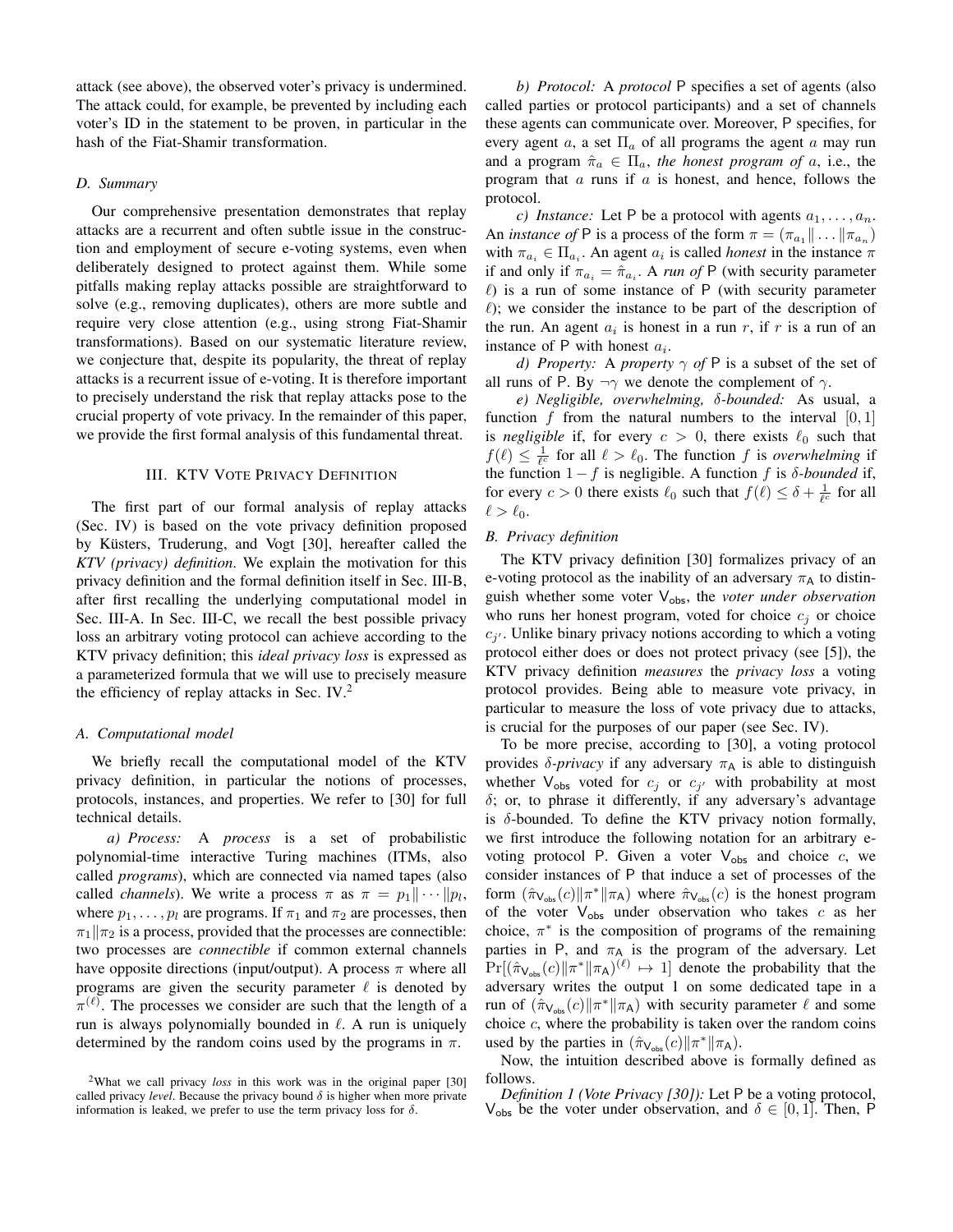*achieves*  $\delta$ -*privacy*, if for all possible choices  $c_j, c_{j'}$  and all adversaries  $\pi_A$  (implicitly on input  $(c_j, c_{j'})$ ) the difference

$$
\Big|\Pr[(\hat{\pi}_{\mathsf{V}_{\mathsf{obs}}}(c_j)\|\pi^*\|\pi_{\mathsf{A}})^{(\ell)}\mapsto 1] - \Pr[(\hat{\pi}_{\mathsf{V}_{\mathsf{obs}}}(c_{j'})\|\pi^*\|\pi_{\mathsf{A}})^{(\ell)}\mapsto 1]\Big|
$$

is  $\delta$ -bounded as a function of the security parameter  $1^{\ell}$ .

In other words, the privacy loss  $\delta$  is an upper bound of an arbitrary adversary's advantage to distinguish whether  $V_{obs}$ voted for  $c_j$  or  $c_{j'}$ . Clearly,  $\delta = 0$  would be desirable but typically we have  $\delta > 0$ , even for an ideal e-voting protocol with a completely passive adversary. The reason is that in many real-world elections, there exist choices which are picked only with low probability, for example unpopular candidates or unreasonable rankings (e.g., the green party is ranked first and the coal mining party next to it). Now, in most e-voting systems, including all systems mentioned in Sec. II, the final election result consists of the number of votes for each choice. Therefore, if the voter under observation  $V_{obs}$  chooses  $c_i$ or  $c_{j'}$  but all other voters vote for one (or both) of these choices with low probability only, then  $V_{obs}$ 's choice is not hidden sufficiently well—in the worst case,  $V_{obs}$ 's choice is completely revealed.

# *C. Ideal privacy*

Since we have seen that the privacy loss  $\delta$  is typically not perfect, the following questions are obvious: What is the best possible privacy loss that can be achieved in a given election? How does this ideal privacy loss depend on basic parameters, such as the number of voters or the voters' preferences? These questions have been answered precisely in [30] and we will recall the results in what follows. These results will be the foundation of our formal analysis of replay attacks in Sec. IV.

*a) Ideal voting protocol:* In order to have a lower bound on the privacy loss for *all* voting protocols, Küsters et al. [30] derived a formula for the privacy loss an ideal voting protocol provides.<sup>3</sup> Let us describe this ideal voting protocol, denoted by  $\mathcal{I}_{priv}$ , starting with the parameters it depends on:

- *Number of choices*  $n_C$ : The set  $C = \{c_1, \ldots, c_{n_C}\}$ consists of all possible choices  $c_j$  that a voter can choose.
- *Number of honest voters*  $n_{\mathsf{V}}^{\mathsf{h}}$ : We denote the number of voters which cannot be corrupted, the *honest voters*, by  $n_{\mathrm{V}}^{\mathrm{h}}$ .<sup>4</sup>
- *Voting distribution*  $\vec{p}$ : Each honest voter  $V_i$  picks her choice according to the distribution  $\vec{p}$  over C, i.e.  $\vec{p}[l]$ is the probability that an honest voter chooses  $c_l$ <sup>5</sup>

The ideal voting protocol  $\mathcal{I}_{\text{priv}}(C, n_{\mathsf{V}}^{\mathsf{h}}, \vec{p})$  works as follows. For each of the  $n_V^h$  honest voters  $V_i$ , the ideal voting protocol

<sup>4</sup>The number of dishonest voters is not relevant for result functions that reveal the full tally because an adversary can derive the "honest" election result by subtracting the dishonest voters' choices from the final election result.

<sup>5</sup>In slight abuse of notation we identify  $\vec{p}$  and its probability mass function.

| $\mathcal{I}_{\mathsf{priv}}(C, n_{\mathsf{V}}^{\mathsf{h}}, \vec{p})$                                                |  |  |  |  |  |  |  |
|-----------------------------------------------------------------------------------------------------------------------|--|--|--|--|--|--|--|
| Parameters:                                                                                                           |  |  |  |  |  |  |  |
| • Finite set $C \subset \mathbb{Z}$                                                                                   |  |  |  |  |  |  |  |
| • Number of honest voters $n_{\mathsf{V}}^{\mathsf{h}}$                                                               |  |  |  |  |  |  |  |
| • Probability distribution $\vec{p}$ over C                                                                           |  |  |  |  |  |  |  |
| On (setup) from S do:                                                                                                 |  |  |  |  |  |  |  |
| 1) res $\leftarrow 0^{ C }$                                                                                           |  |  |  |  |  |  |  |
| 2) $b_0, b_1 \leftarrow 0$                                                                                            |  |  |  |  |  |  |  |
| 3) Return success                                                                                                     |  |  |  |  |  |  |  |
| On (init, honest) from S do:                                                                                          |  |  |  |  |  |  |  |
| 1) $\forall i \in \{1, , n_{\mathsf{V}}^{\mathsf{h}}\}$ :                                                             |  |  |  |  |  |  |  |
| If $(\star \stackrel{\bar{p}}{\leftarrow} C) = j$ , set res <sub>j</sub> $\leftarrow$ res <sub>j</sub> + 1            |  |  |  |  |  |  |  |
| 2) $b_0 \leftarrow 1$                                                                                                 |  |  |  |  |  |  |  |
| 3) Return success                                                                                                     |  |  |  |  |  |  |  |
| On (setChoice, $(j, j')$ ) from S do:                                                                                 |  |  |  |  |  |  |  |
| 1) If $j, j' \notin C$ , return $\perp$ .                                                                             |  |  |  |  |  |  |  |
| 2) If $(\star \stackrel{\text{*}}{\leftarrow} \{0,1\}) = 0$ , set res <sub>j</sub> $\leftarrow$ res <sub>j</sub> + 1, |  |  |  |  |  |  |  |
| else set res <sub>i'</sub> $\leftarrow$ res <sub>i'</sub> + 1                                                         |  |  |  |  |  |  |  |
| 3) $b_1 \leftarrow 1$                                                                                                 |  |  |  |  |  |  |  |
| 4) Return success                                                                                                     |  |  |  |  |  |  |  |
| On (compute) from S do:                                                                                               |  |  |  |  |  |  |  |
| 1) If $b_0 \cdot b_1 = 0$ , return $\perp$ .                                                                          |  |  |  |  |  |  |  |

Fig. 1. Protocol of ideal voting functionality.

2) Return res

 $\mathcal{I}_{\text{priv}}$  chooses  $V_i$ 's choice according to  $\vec{p}$ . For the voter under observation  $V_{obs}$ , the ideal voting protocol expects as input a tuple of choices  $(c_j, c_{j'})$  from the adversary, and then picks one of them uniformly at random. Eventually,  $\mathcal{I}_{\text{priv}}$  returns the result res  $\in \mathbb{N}^{|C|}$  which contains the number of votes for each choice made by all honest voters and by the voter under observation. The protocol  $\mathcal{I}_{\text{priv}}(C, n_{\mathsf{V}}^{\mathsf{h}}, \vec{p})$  is formally defined in Fig. 1.

*b) Ideal privacy loss:* We now recall from [30] how the privacy loss  $\delta^{\text{ideal}}$  of the ideal voting protocol  $\mathcal{I}_{\text{priv}}(C, n_{\mathsf{V}}^{\mathsf{h}}, \vec{p})$ can be expressed as a parameterized formula  $\delta_{C,n_v^b,\vec{p}}^{ideal}$ . Recall that we defined the privacy loss of a voting protocol by the (level of) inability to distinguish whether the voter under observation  $V_{obs}$  voted for choice  $c_j$  or choice  $c_{j'}$  (Definition 1). Now, the intuition behind the definition of  $\delta_{C,n_v^b,\vec{p}}^{ideal}$  is as follows. If the adversary, given a final election result res, wants to decide whether the observed voter voted for choice  $c_j$  or  $c_{j'}$ , then the best strategy of the adversary is to opt for  $c_{j'}$  if and only if the output res is more likely if the voter voted for choice  $c_{j'}$ . In order to capture this intuition formally, we introduce the following terminology.

Let  $A_{\text{res}}^l$  denote the conditional probability that the choices made by the honest voters and by the voter under observation yield the final result res, under the condition that the voter under observation  $V_{obs}$  chooses  $c_l$ . The probability  $A_{res}^l$  can be expressed as follows using the multinomial distribution:

 $3$ The ideal privacy loss derived in [30] is formulated for result functions that reveal the complete tally, i.e., number of votes for each choice. Subsequently, a more general ideal privacy loss was derived in [28] which is formulated for arbitrary result functions, including *tally-hiding* result functions that may, for instance, only reveal the winner but nothing else. Because all e-voting systems mentioned in Sec. II employ a result function which returns the complete tally, we restrict our attention to the ideal privacy loss derived in [30].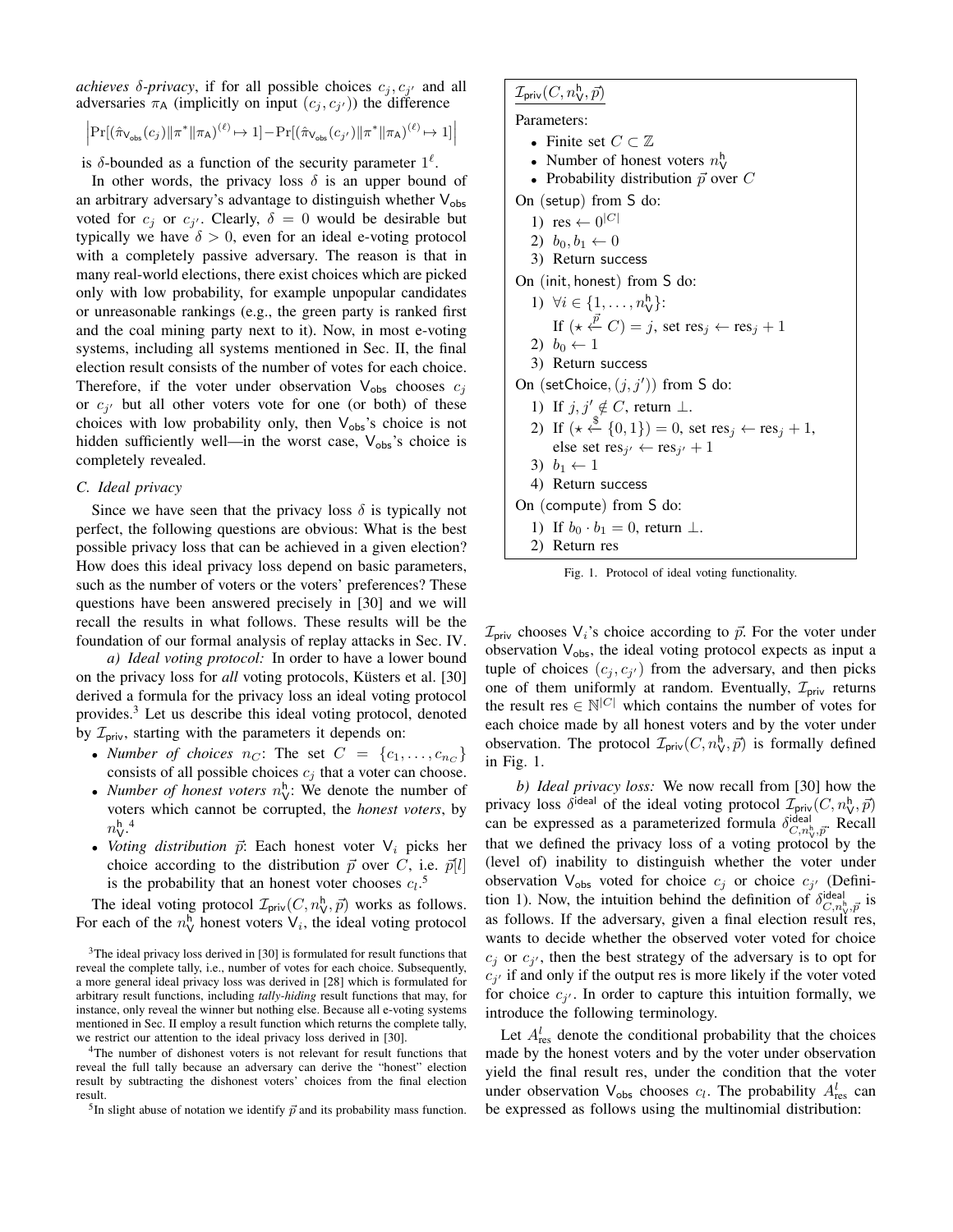$$
A_{\text{res}}^l = \frac{n_{\text{V}}^{\text{h}}!}{\prod_{j=1}^{n_C} \text{res}[j]!} \cdot \left( \prod_{j=1}^{n_C} \bar{p}[j]^{\text{res}[j]} \right) \cdot \frac{\text{res}[l]}{\bar{p}[l]} \qquad (1)
$$

where  $res[j]$  is the number of votes for choice  $c_j$ . We can now define the set of outputs res for which it is more likely that the voter voted for choice  $c_{j'}$  as follows:

$$
M_{j,j'}^* = \{ \text{res} \colon A_{\text{res}}^j \le A_{\text{res}}^{j'} \}. \tag{2}
$$

The intuition of the ideal privacy loss described above is formally captured by the following definition:

$$
\delta^{\text{ideal}}_{C,n_{\mathbf{V}}^{\mathbf{h}},\vec{p}} = \max_{j,j' \in \{1,\dots,n_C\}} \sum_{\text{res} \in M_{j,j'}^*} (A_{\text{res}}^{j'} - A_{\text{res}}^j). \tag{3}
$$

The following theorem (Theorem 3 of [30], proved in Appendix C of the eprint version [31]) states that the loss  $\delta^{\text{ideal}}_{C, n_v^{\text{b}}; \bar{p}}$ is indeed optimal for the ideal voting protocol  $\mathcal{I}_{\text{priv}}(C, n_{\mathsf{V}}^{\mathsf{h}}, \vec{p})$ . As a consequence, no voting protocol can achieve a better privacy loss than  $\delta_{C,n_{\mathsf{V}}^{\mathsf{h}},\vec{p}}^{\mathsf{ideal}}$ 

*Theorem 1 ([30])*: The ideal protocol  $\mathcal{I}_{\text{priv}}(C, n_{\mathsf{V}}^{\mathsf{h}}, \vec{p})$ Theorem T (1501). The ideal protocol  $\mathcal{L}_{\text{priv}}(\mathcal{C}, n_V, p)$ <br>achieves a privacy loss of  $\delta_{\mathcal{C}, n_V, \vec{p}}^{\text{ideal}}$ . Moreover, it does not achieve  $\delta'$ -privacy for any  $\delta' < \delta_{C,n_v^b, \vec{p}}^{\text{ideal}}$ 

# IV. EFFICIENCY ANALYSIS BASED ON THE KTV VOTE PRIVACY DEFINITION

In this section, we formally study the efficiency of replay attacks using the KTV privacy definition. First, in Sec. IV-A we focus on capturing the *effect* of replay attacks. We define a suitable ideal functionality for a voting protocol whose only flaw is that it allows the adversary to execute a replay attack. We characterise its KTV privacy loss analogously to the characterisation for the truly ideal protocol (without replays) in [30] (Theorem 2). Because this characterisation is not computationally tractable, we then show a reduction to an election with only three candidates (Theorem 3), and obtain a tractable formula which we use to demonstrate the devastating effect of even a small number of replays on realistically-sized example elections.

Based on these insights, in Sec. IV-B we then study the *efficiency* of replay attacks in general: we analyse (Theorem 4) how the ideal privacy loss behaves asymptotically in the number of replayed ballots  $n_{\text{repl}}$  and the number of honest voters  $n_{\rm V}^{\rm h}$ , in particular for fairly small values of  $n_{\rm repl}$ .

# *A. Ideal privacy loss*

We analyse the ideal privacy loss if the adversary can replay the observed voter's choice  $n_{\text{repl}}$  times. To this end, we modify the ideal voting functionality  $\mathcal{I}_{\text{priv}}(C, n_{\mathsf{V}}^{\mathsf{h}}, \vec{p})$  (Fig. 1) so that it adds the observed voter's choice  $(1 + n_{\text{ren}})$  times to the final result, instead of only once. The resulting ideal voting functionality with  $n_{\text{repl}}$  replays  $\mathcal{I}_{\text{priv}}(C, n_{\text{V}}^{\text{h}}, \vec{p}, n_{\text{repl}})$  is defined in Fig. 2; note that  $\mathcal{I}_{\text{priv}}(C, n_{\mathsf{V}}^{\mathsf{h}}, \vec{p}) = \mathcal{I}_{\text{priv}}(C, n_{\mathsf{V}}^{\mathsf{h}}, \vec{p}, 0)$ . By

# $\mathcal{I}_{\mathsf{priv}}(C, n_{\mathsf{V}}^{\mathsf{h}}, \vec{p}, n_{\mathsf{repl}})$

Parameters:

- Finite set  $C \subset \mathbb{Z}$
- Number of honest voters  $n_{\mathsf{V}}^{\mathsf{h}}$
- Probability distribution  $\vec{p}$  over C
- Number of replays  $n_{\text{repl}}$

On (setup) from S do:

- 1)  $res \leftarrow 0^{|C|}$
- 2)  $b_0, b_1 \leftarrow 0$
- 3) Return success

On (init, honest) from S do:

1) 
$$
\forall i \in \{1, ..., n_{\forall}^h\}
$$
:  
\nIf  $(\star \stackrel{\vec{p}}{\leftarrow} C) = j$ , set  $\text{res}_j \leftarrow \text{res}_j + 1$   
\n2)  $b_0 \leftarrow 1$   
\n3) Return success

On (setChoice, 
$$
(j, j')
$$
) from S do:

- 1) If  $j, j' \notin C$ , return  $\perp$ .
- 2) If  $(\star \stackrel{\$}{\leftarrow} \{0,1\}) = 0$ , set res<sub>j</sub>  $\leftarrow$  res<sub>j</sub> + 1 + n<sub>repl</sub>, else set res<sub>j'</sub>  $\leftarrow$  res<sub>j'</sub> + 1+n<sub>repl</sub>
- 3)  $b_1 \leftarrow 1$
- 4) Return success

On (compute) from S do:

- 1) If  $b_0 \cdot b_1 = 0$ , return  $\perp$ .
- 2) Return res

Fig. 2. Protocol of ideal voting functionality which allows for replaying the observed voter's choice  $n_{\text{repl}}$  times. The differences between the original ideal voting protocol (Fig. 1) and the one presented here are highlighted in red.

using the ideal voting functionality  $\mathcal{I}_{\text{priv}}(C, n_{\mathsf{V}}^{\mathsf{h}}, \vec{p}, n_{\text{repl}})$ , we can model exactly that the adversary is able to execute only a replay attack with  $n_{\text{repl}}$  replays but no other kind of privacy attack. This means that the privacy loss  $\delta_{C,n_{\rm V}^h,\vec{p},n_{\rm repl}}^{\rm ideal}$  provided by  $\mathcal{I}_{\text{priv}}(C, n_{\mathsf{V}}^{\mathsf{h}}, \vec{p}, n_{\text{repl}})$  is a lower bound for the privacy loss of *any* voting protocol in which the adversary can replay the observed voter's choice  $n_{\text{repl}}$  times.

In what follows, we first derive a representation of the ideal privacy loss  $\delta_{C,n_v^b,\vec{p},n_{\text{rep}}}^{\text{ideal}}$  which is conceptually similar to the ideal privacy loss without replays  $\delta_{C,n_v}^{\text{ideal}}$  as defined in Eq. 1 (Sec. III-C). We observe that  $\delta_{C,n_v^{\text{b}},\vec{p},n_{\text{rep}}}^{\text{ideal}}$  is indeed the privacy loss of the ideal voting functionality with replays  $\mathcal{I}_{\text{priv}}(C, n_{\mathsf{V}}^{\mathsf{h}}, \vec{p}, n_{\text{repl}})$  (Theorem 2). We then derive an alternative representation of  $\delta_{C,n_v^{\text{b}}\!,\vec{p},n_{\text{rep}}}^{\text{ideal}}$  which reduces vote privacy (under the KTV definition) from dependence on all  $n<sub>C</sub>$  possible choices to dependence only on the two most unpopular choices (Theorem 3).

*a*) First representation: Analogously to  $A_{\text{res}}^l$  (Sec. III-C), let  $A^{l,n_{\text{rep}}}_{\text{res}}$  be the probability of obtaining result res under the condition that the voter under observation voted for candidate l, where now her ballot is replayed  $n_{\text{repl}}$  times. Note that  $A_{\text{res}}^l = A_{\text{res}}^{l,0}$ . It is easy to see that we have

$$
A_{\text{res}}^{l,n_{\text{repl}}} = \frac{n_{\text{V}}^{h}! \cdot p[1]^{\text{res}[1]} \cdot \ldots \cdot p[l]^{\text{res}[l] - n_{\text{repl}} - 1} \cdot \ldots \cdot p[n_C]^{\text{res}[n_C]}}{\text{res}[1] \cdot \ldots \cdot (\text{res}[l] - n_{\text{repl}} - 1) \cdot \ldots \cdot \text{res}[n_C]}
$$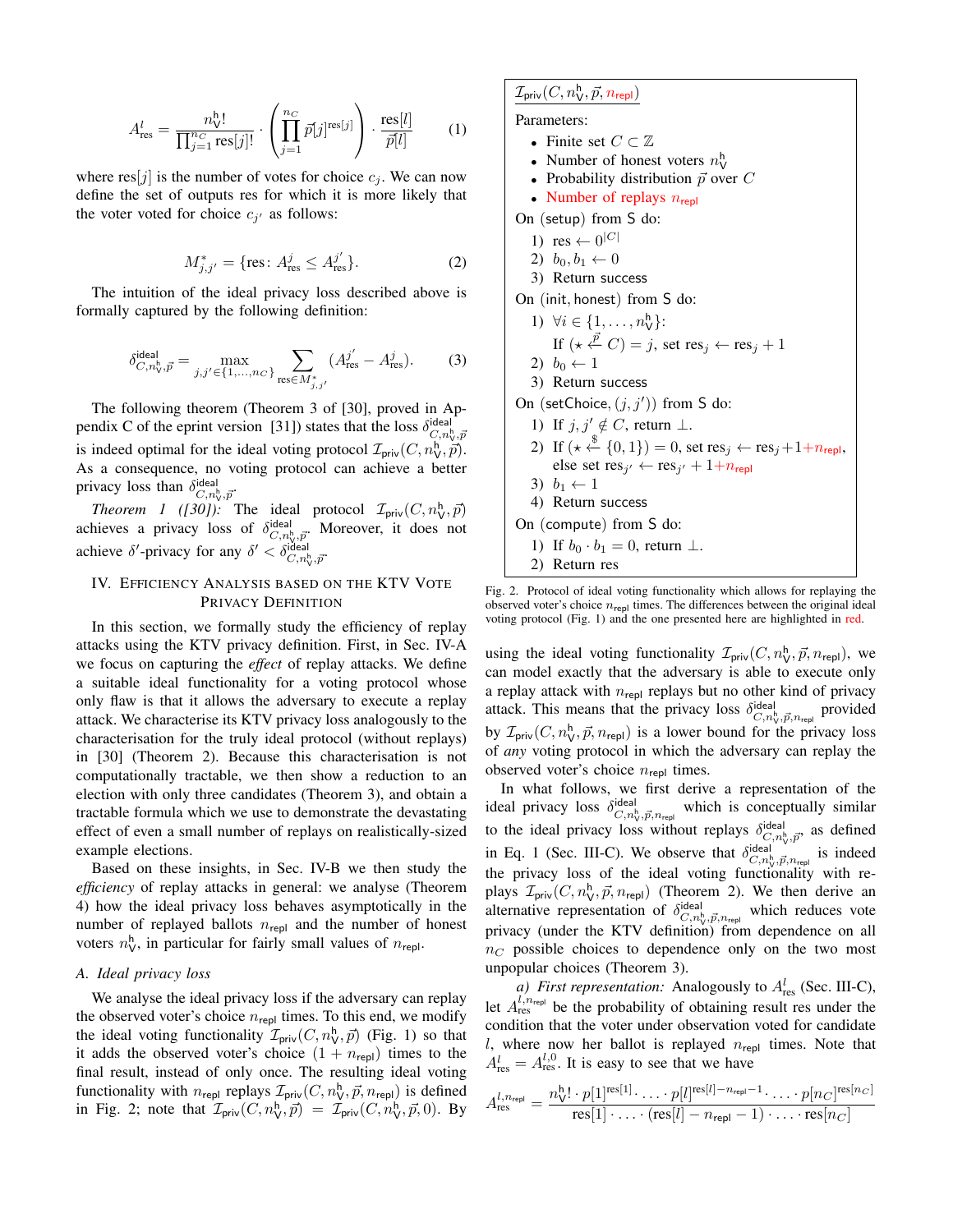$$
= \frac{n_{\mathsf{V}}^{\mathsf{h}}!}{\prod_{j=1}^{n_C} \mathrm{res}[j]!} \cdot \left( \prod_{j=1}^{n_C} \bar{p}[j]^{\mathrm{res}[j]} \right) \cdot \frac{\prod_{\nu=0}^{n_{\mathsf{rep}}} (\mathrm{res}[l] - \nu)}{\bar{p}[l]^{n_{\mathsf{rep}}+1}}
$$

$$
= \frac{\prod_{\nu=1}^{n_{\mathsf{rep}}} (\mathrm{res}[l] - \nu)}{\bar{p}[l]^{n_{\mathsf{rep}}}} \cdot A_{\mathrm{res}}^l
$$

Now, analogously to  $M^*_{j,j'}$  in Sec. III-C, we define

$$
M_{j,j'}^{*,n_{\text{repl}}} = \left\{\text{res} : A_{\text{res}}^{j,n_{\text{repl}}} \leq A_{\text{res}}^{j',n_{\text{repl}}}\right\}
$$

to be the set of all events that occur with higher likelihood under the condition that the observed voter chose  $c_{j'}$  than under the condition that she chose  $c_i$ .

We thus obtain our first representation of the ideal privacy loss with  $n_{\text{repl}}$  replays, as follows:

$$
\delta^{\text{ideal}}_{C,n_{\mathcal{V}}^{\mathsf{h}}, \vec{p}, n_{\text{repl}}} = \max_{j, j' \in \{1, \dots, n_C\}} \sum_{\text{res} \in M_{j, j'}^{\ast, n_{\text{repl}}}} (A_{\text{res}}^{j', n_{\text{repl}}} - A_{\text{res}}^{j, n_{\text{repl}}}). \tag{4}
$$

The following theorem states that the loss  $\delta_{C,n_v}^{ideal}$  is indeed optimal for the ideal voting protocol with  $n_{\text{repl}}$  replays. This means that no voting protocol which is subject to a replay attack with  $n_{\text{repl}}$  replays can achieve a better privacy loss than  $\delta^{\mathsf{ideal}}_{C, n_{\mathsf{V}}^\mathsf{h}, \vec{p}, n_\mathsf{repl}}.$ 

*Theorem 2:* The ideal protocol  $\mathcal{I}_{\text{priv}}(C, n_{\mathsf{V}}^{\mathsf{h}}, \vec{p}, n_{\text{repl}})$  achieves a privacy loss of  $\delta^{\text{ideal}}_{C, n_v^b, \vec{p}, n_{\text{rep}}}.$  Moreover, it does not achieve  $\delta'$ privacy for any  $\delta' < \delta_{C,n_{\rm V}^{\rm h}, \vec{p}, n_{\rm repl}}^{\rm ideal}$ .

The proof of Theorem 2 is exactly the same as the proof of Theorem 1, with  $A_{\text{res}}^j$  replaced by  $A_{\text{res}}^{j,n_{\text{repl}}}$  throughout.

Note that the formula in (4) for  $\mathcal{I}_{\text{priv}}(C, n_{\mathsf{V}}^{\mathsf{h}}, \vec{p}, n_{\text{repl}})$  involves maximising over  $O(n_C^2)$  terms, each of which is a sum consisting of  $|M_{j,j'}^{*,n_{\text{rep}}}|$  summands. In general  $|M_{j,j'}^{*,n_{\text{rep}}}|$  will have size comparable to the number of possible results, which is a multinomial coefficient of order  $(n_V^h)^{n_C-1}$ . This is clearly intractable for large elections, so before we can analyse the efficiency of replay attacks for real-world elections, we will need to do some work to put (4) into a more tractable form.

*b) Second representation:* We now show that for the ideal functionality of Fig. 2, the definition of the KTV privacy loss can be greatly simplified. Recall that in Definition 1, we measure privacy as the adversary's maximum advantage *over all possible choices*  $c_j$ ,  $c_{j'}$  to successfully distinguish whether the voter under observation voted for  $c_j$  or  $c_{j'}$ . Our reduction states that in fact this is equal to the adversary's advantage in distinguishing only between a vote for *the least popular choice*  $c_j$  and a vote for *the second least popular choice*  $c_{j'}$ , i.e., those choices for which  $\bar{p}[j]$  and  $\bar{p}[j']$  are the two lowest probabilities. This holds both for the cases with and without replay attacks (since the latter is a special case of the former with  $n_{\text{repl}} = 0$ ).

*Theorem 3:* Let  $j, j'$  be such that  $\bar{p}[j] \leq \bar{p}[j'] \leq \bar{p}[l]$  for all  $l \neq j$ . Then, the ideal privacy loss is given by the following identity:

$$
\delta^{\text{ideal}}_{C, n_{\mathrm{V}}^{\mathrm{h}}, \vec{p}, n_{\mathrm{repl}}} = \sum_{\mathrm{res} \in M^{*, n_{\mathrm{repl}}}_{j, j'}} (A^{{j'}, n_{\mathrm{repl}}}_{\mathrm{res}} - A^{{j}, n_{\mathrm{repl}}}_{\mathrm{res}}).
$$

In order to prove Theorem 3 we will first show the technical Lemma 1. Lemma 1 states that for each choice of  $j$  and  $j'$ , the corresponding term in the max of equation (4) only depends on three probabilities -  $\bar{p}[j], \bar{p}[j']$  and one "dummy" probability  $\bar{p}[j, j'] = 1 - \bar{p}[j] - \bar{p}[j']$  that collects the probabilities of all the other choices.

The formula (5) of Lemma 1, combined with Theorem 3, gives an explicit expression for the ideal privacy loss as a sum of at most  $n_{\mathsf{V}}^{\mathsf{h}} n_{\mathsf{repl}}$  terms. This means that we are now comfortably able to analyse real-world-sized elections, as we do later in this section and in Sec. VI.

We will introduce a new variable  $T_{t,j,j'}$  which will be used to state Lemma 1 below. Let  $j, j' \in C$ . For each  $t \in \mathbb{N}$ , let  $T_{t,j,j'}$  be a natural number that satisfies

$$
\prod_{\nu=0}^{n_{\mathrm{repl}}}\frac{r-\nu}{\bar{p}[j]^{n_{\mathrm{repl}}+1}}\leq \prod_{\nu=0}^{n_{\mathrm{repl}}}\frac{t-r-\nu}{\bar{p}[j']^{n_{\mathrm{repl}}+1}}
$$

for all  $r \leq T_{t,j,j'}$  and

$$
\prod_{\nu=0}^{n_{\mathsf{repl}}}\frac{r-\nu}{\bar{p}[j]^{n_{\mathsf{repl}}+1}}\geq \prod_{\nu=0}^{n_{\mathsf{repl}}}\frac{t-r-\nu}{\bar{p}[j']^{n_{\mathsf{repl}}+1}}
$$

for  $r > T_{t,j,j'}$ . Note that  $0 \leq T_{t,j,j'} \leq t$  certainly exists since  $\prod_{\nu=0}^{n_{\text{repl}}} \frac{r-\nu}{\vec{n}^{\left[ j \right]^{n_{\text{rep}}}}}$  $\frac{r-\nu}{p[j]^{n_{\text{rep}}+1}}$  is monotonic in r. To simplify the notation we will sometimes omit the  $j, j'$  and just write  $T_t$ .

 $T_{t,j,j'}$  describes the point at which the sign of  $A_{\text{res}}^{j',n_{\text{rep}}} A_{\text{res}}^{j,n_{\text{rep}}\acute{}}$  switches. It allows us to replace the summation over  $\overline{M}_{j,j'}^{*,n_{\text{repl}}}$  by a summation over *all* possible outcomes. We can then use standard properties of probability distributions to remove all but two probabilites.

*Lemma 1:* Let  $j, j \in C$  and  $T_t$  as before. Then for  $\bar{p}[j, j'] :=$  $1 - \vec{p}[j] - \vec{p}[j']$ 

$$
\sum_{\mathbf{s}\in M_{j,j'}^{\ast,n_{\mathsf{repl}}}} (A_{\mathsf{res}}^{j',n_{\mathsf{repl}}}-A_{\mathsf{res}}^{j,n_{\mathsf{repl}}})= \tag{5}
$$

$$
\sum_{t=0}^{n_V^{\rm t}} \bar{p}[j,j']^{n_V^{\rm h}-t} \binom{n_V^{\rm h}}{t}_{r=\max\{T_{t+n_{\rm{rep}}+1}-n_{\rm{rep}},0\}}^{min\{T_{t+n_{\rm{rep}}+1},t\}} \binom{t}{r} \bar{p}[j]^r \bar{p}[j']^{t-r}
$$

*Proof.* We give only a short sketch, with many details relegated to the Appendix in Lemma 2. To simplify notation we write  $\delta_{jj'}$  for  $\sum_{\text{res}\in M_{j,j'}^{*,n_{\text{rep}}}}^{\infty}(A_{\text{res}}^{j'}-A_{\text{res}}^{j}).$  First observe that  $\delta_{jj'} = \delta_{j'j}$  since  $M^{*,n_{\text{rep}}'}_{j,j'}$  and  $M^{*,n_{\text{rep}}}_{j,j'}$  are complimentary up to a trivial intersection that does not contribute to  $\delta_{jj'}$  or  $\delta_{j'j}$ . More precisely, writing  $MN_{n_V}^{res}$  for the multinomial probability density function

$$
\text{MN}_{n_{\text{V}}^{\text{res}}}^{\text{res}} = \frac{n_{\text{V}}^{\text{t}}!}{\prod_{j=1}^{n_{\text{C}}}\text{res}[j]!} \left(\prod_{j=1}^{n_{\text{C}}}\bar{p}[j]^{\text{res}[j]}\right),
$$

we have that

*re* 

$$
\frac{n_{\mathbf{V}}^{\mathsf{t}}! \delta_{jj'}}{n_{\mathbf{V}}^{\mathsf{h}}!} = \sum_{\mathsf{res}\in M^{*, n_{\mathsf{rep}}^{\mathsf{t}}}_{j,j'} } \frac{\prod_{\nu=0}^{n_{\mathsf{rep}}}\left(\text{res} j-\nu\right)}{\bar{p}[j]^{n_{\mathsf{rep}}+1}} \, \text{MN}^{\mathsf{res}}_{n_{\mathbf{V}}^{\mathsf{t}}}
$$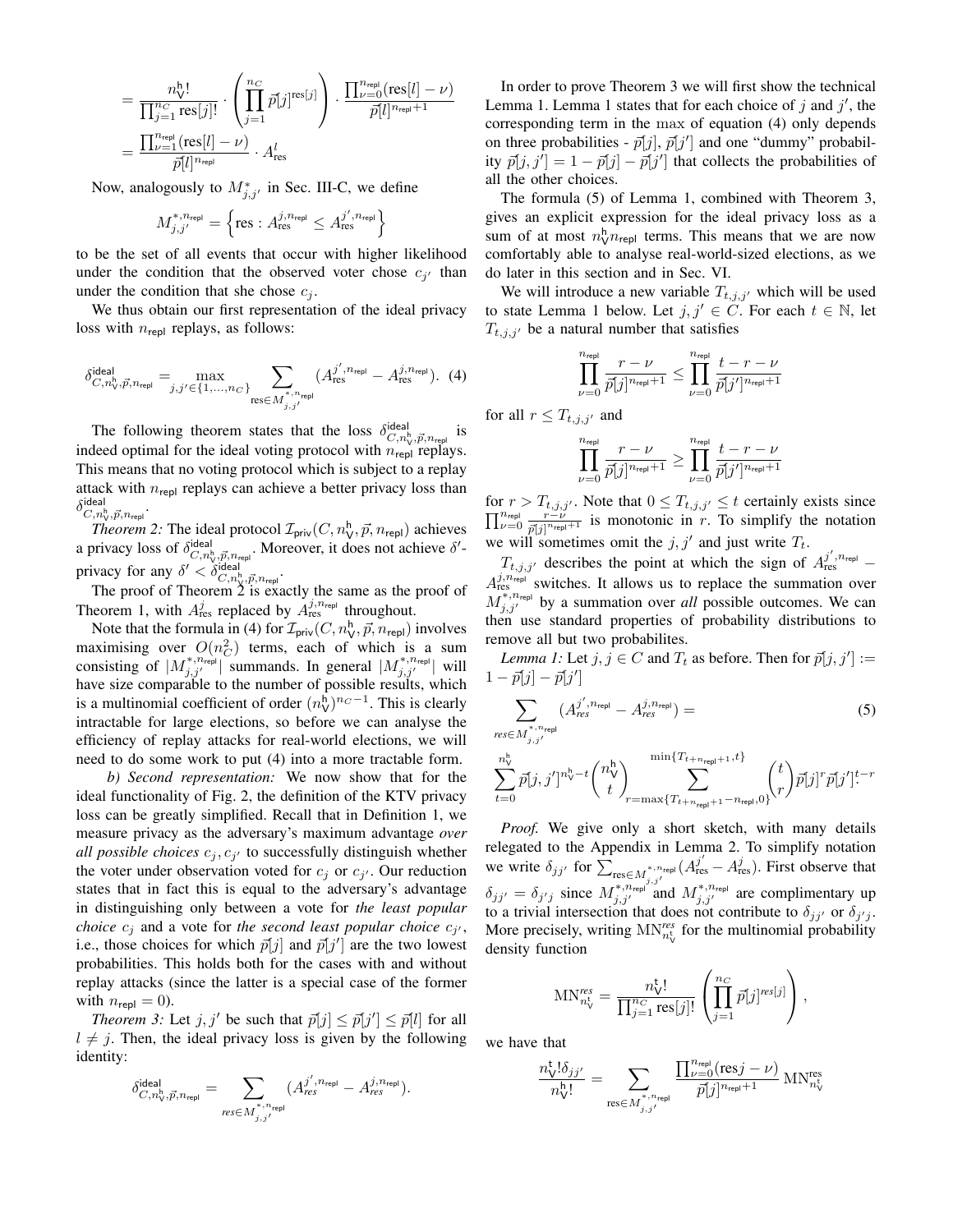

Fig. 3. KTV privacy loss  $\delta$  for the ideal protocol with 10 candidates and the uniform vote distribution. Note that the  $y$ -axis is on a log scale.

implies that  $\frac{n_{\rm V}^{\rm t}}{n_{\rm B}}$  $\frac{n_{\mathsf{V}}!}{n_{\mathsf{V}}^{h}!}(\delta_{jj'}-\delta_{j'j})$  is equal to

$$
\sum_{\text{res}}\left(\frac{\prod_{\nu=0}^{n_\text{repl}}(\text{res}j-\nu)}{\bar{p}[j]^{n_\text{repl}+1}}-\frac{\prod_{\nu=0}^{n_\text{repl}}(\text{res}j'-\nu)}{\bar{p}[j']^{n_\text{repl}+1}}\right)\text{MN}^{\text{res}}_{n_\text{V}^{\text{t}}}=0
$$

where the sum is over all possible results (without abstention), i.e.  $\sum_{l=0}^{n_C} \text{res}[l] = n_{\mathsf{V}}^{\mathsf{h}} + n_{\text{repl}} + 1 = n_{\mathsf{V}}^{\mathsf{t}}$ . We also used that the two conditional probability distribution (one w.r.t. to the choice  $j$ , one w.r.t. to the choice  $j'$  are each normed. Now  $\delta_{jj'} = \delta_{j'j}$  and  $\delta_{jj'} = \frac{\delta_{jj'} + \delta_{j'j}}{2}$  lead to the more symmetric representation

$$
\delta_{jj'}=\!\frac{n^\text{h}_\text{V}}{2\cdot n^\text{t}_\text{V}!}\sum_{res}\left|\Delta_{j,j'}^\text{res,n_\text{repl}}\right|\cdot\text{MN}^\text{res}_{n^\text{t}_\text{V}}\,.
$$

with  $\Delta_{j,j'}^{\text{res},n_{\text{repl}}} = \frac{\prod_{\nu=0}^{n_{\text{repl}}}\left(\text{res}[j]-\nu\right)}{\vec{n}^{\text{eq}}\cdot\vec{n}^{\text{eql}}+1}$  $\frac{\overline{p}^{\text{1}}\text{repl}}{p[j]^{\text{n-}}\text{repl}+1} = \frac{\prod_{\nu=0}^{\text{n-}}\text{repl}}{p[j]^{\gamma} \overline{p}[\text{repl}+1]}$  $\frac{p}{\bar{p}[j']^{n_{\text{repl}}+1}}$ . By moving the  $\bar{p}[j], \bar{p}[j']$  out of the product we can sum over all res[l] for  $j \neq l \neq j'$  under the restriction that  $\sum_{j \neq l \neq j'} \text{res}[l] =$  $n_V^t - t$  for  $t = \text{res}[j] + \text{res}[j']$ . Furthermore, we can then consider the multinomial distribution with  $n_V^{\rm t} - t$  trials and  $(n_C - 2)$  probabilities  $\vec{q} := (\vec{p}[j, j]^{-1} \vec{p}[l])_{j \neq l \neq j'}$ . Using the norm 1 property of this probability distribution, we get a term that depends only on  $j$  and  $j'$ .

$$
\delta_{jj'} = \sum_{t=0}^{n_v^{\text{t}}} \sum_{\text{res}[j]+\text{res}[j']=t} \left| \Delta_{j,j'}^{\text{res},n_{\text{repl}}} \right| \cdot \frac{n_v^{\text{h}}! \bar{p}[j]^{\text{res}[j]} \bar{p}[j']^{\text{res}[j']}}{2 \cdot (n_v^{\text{t}} - t)! \text{res}[j]! \text{res}[j']!}
$$

$$
\cdot \sum_{\substack{\sum_{j \neq l \neq j'} \text{res}[l] = n_v^{\text{t}} - t}} \frac{\bar{p}[j,j']^{n_v^{\text{t}} - t} (n_v^{\text{t}} - t)!}{\prod_{j \neq l \neq j'} \text{res}[l]} \prod_{j \neq l \neq j'} \bar{q}[l]^{\text{res}[l]}
$$

$$
= \sum_{t=0}^{n_v^{\text{t}}} \sum_{r=0}^{t} \left| \Delta_{j,j'}^{\text{res},n_{\text{repl}}} \right| \cdot \frac{n_v^{\text{h}}! \bar{p}[j,j']^{n_v^{\text{t}} - t} \bar{p}[j]^r \bar{p}[j']^{r-t}}{2 \cdot (n_v^{\text{t}} - t)! r!(t - r)!}
$$

where  $\Delta_{j,j'}^{\text{res},n_{\text{repl}}}$  is defined as before with  $res[j] = r, res[j'] =$  $t - r$ . Finally the definition of  $T_t$  allows us to replace the absolute value to retrieve (5). For more details see Lemma 2. *Proof of Theorem 3.* By definition  $\delta_{jj'}$  is smooth in  $\bar{p}[j] + \bar{p}[j']$ . Hence its representation in (5) is smooth and it is enough to compute the differential on intervals where  $T_{t,j,j'}$  is constant. After differentiating (5) w.r.t.  $\vec{p}[j] + \vec{p}[j']$  we see that  $\delta_{jj'}$  decreases, i.e. becomes maximal if  $\bar{p}[j] + \bar{p}[j']$  is minimal. For a more detailed version, see Appendix A.

In Fig. 3, we give some concrete values of the ideal privacy loss with replays  $\delta^{\text{ideal}}_{C,n^{\mathsf{h}}_{\mathsf{V}}, \vec{p}, n_{\text{rep}} }$  for different numbers of honest

voters  $n_{\mathsf{V}}^{\mathsf{h}}$  and replays  $n_{\mathsf{repl}}$ . We model an election in which the votes of the honest voters are uniformly distributed; this is the distribution that minimises  $\delta$ , and for any other distribution the privacy loss would be even greater. Observe from Fig. 3 that even if the adversary replays the observed voter's choice only very few times in relation to the total number of voters, the observed voter's privacy can be reduced dramatically (corresponding to a dramatically higher value of  $\delta$ ). As we will prove in the remainder of this section, this is no coincidence. In fact, we will show that replay attacks are very efficient in general.

# *B. Asymptotics*

In the first part of our analysis, we focused on the *effect* of replay attacks: our results in Sec. IV-A state which privacy loss can be achieved ideally if an adversary replays the observed voter's choice  $n_{\text{repl}}$  times. Based on these results, we now precisely analyze the *efficiency* of replay attacks, i.e., how vote privacy decreases asymptotically depending on the number of replays  $n_{\text{repl}}$ .

Our main result on the efficiency of replay attacks is Theorem 4. Its proof is based on the explicit representation of the ideal privacy loss from Theorem 1. In what follows, we will first deduce Theorem 4 and eventually illustrate it for specific settings.

We use the terminology introduced in Sec. IV-A. We remark first, that one can choose

$$
\left\lfloor \frac{t\bar{p}[j]}{\bar{p}[j] + \bar{p}[j']}\right\rfloor \le T_t \le \left\lfloor \frac{t\bar{p}[j]}{\bar{p}[j] + \bar{p}[j']}\right\rfloor + n_{\sf repl} + 1
$$

for  $\bar{p}[j] \leq \bar{p}[j']$ . In particular, the coefficients in the inner sum surround the expected value  $\mathbb{E}(X_j) := \frac{t \bar{p}[j]}{\bar{p}[j] + \bar{p}[j']}$ . Now we can use the Integral Limit DeMoivre-Laplace theorem for multinomial distributions (see, e.g., [22]) to represent the asymptotic behaviour in terms of the multivariate Gaussian over the hypersurface given by the condition  $\sum_{i=1}^{3} r_i = n_{\mathsf{V}}^{\mathsf{h}}$ for  $r_1 = r, r_2 = t - r, r_3 - n_V^h - t$  as follows:

$$
\sum_{t=0}^{n_v^b} \bar{p}[j, j']^{n_v^b - t} \binom{n_v^b}{t} \sum_{r=\max\{T_{t+n_{\text{rep}}+1} - n_{\text{rep}}, 0\}}^{\min\{T_{t+n_{\text{rep}}+1}, t\}} \text{MN}_t^{r, t-r} \n\approx \frac{\sqrt{\bar{q}[j]\bar{q}[j']\bar{q}[j, j']}}{2\pi n_v^b \sqrt{\bar{p}[j]\bar{p}[j']\bar{p}[j, j']} } \int_0^{n_v^b} \sum_{\mathbb{E}(X_j) - \frac{n_{\text{rep}} + 1}{2}}^{E(X_j) + \frac{n_{\text{rep}} + 1}{2}} \bar{e}^{-\sum_{i=1}^3 x_i^2(r, t)} dr dt
$$

where we used

$$
x_1(r,t) = \frac{r - n_v^b \bar{p}[j]}{\sqrt{n_v^b \bar{p}[j] \bar{q}[j]}}, \qquad x_2(r,t) = \frac{t - r - n_v^b \bar{p}[j']}{\sqrt{n_v^b \bar{p}[j'] \bar{q}[j']}},
$$

$$
x_3(r,t) = \frac{n_v^b - t - n_v^b \bar{p}[j,j']}{\sqrt{n_v^b \bar{p}[j,j'] \bar{q}[j,j']}}, \qquad \bar{q} = 1 - \bar{p}.
$$

We can isolate the terms for  $r$  and  $t$  to get

$$
\sqrt{\frac{\bar{q}[j,j']}{2\pi n_{\mathsf{V}}^{\mathsf{h}}\bar{p}[j]\bar{p}[j']}\int_{-\frac{n_{\mathsf{rep}}+1}{2}}^{\frac{n_{\mathsf{rep}}+1}{2}}e^{-r^2\frac{\bar{q}[j,j']}{2\pi n_{\mathsf{V}}^{\mathsf{h}}\bar{p}[j]\bar{p}[j']}}dr}
$$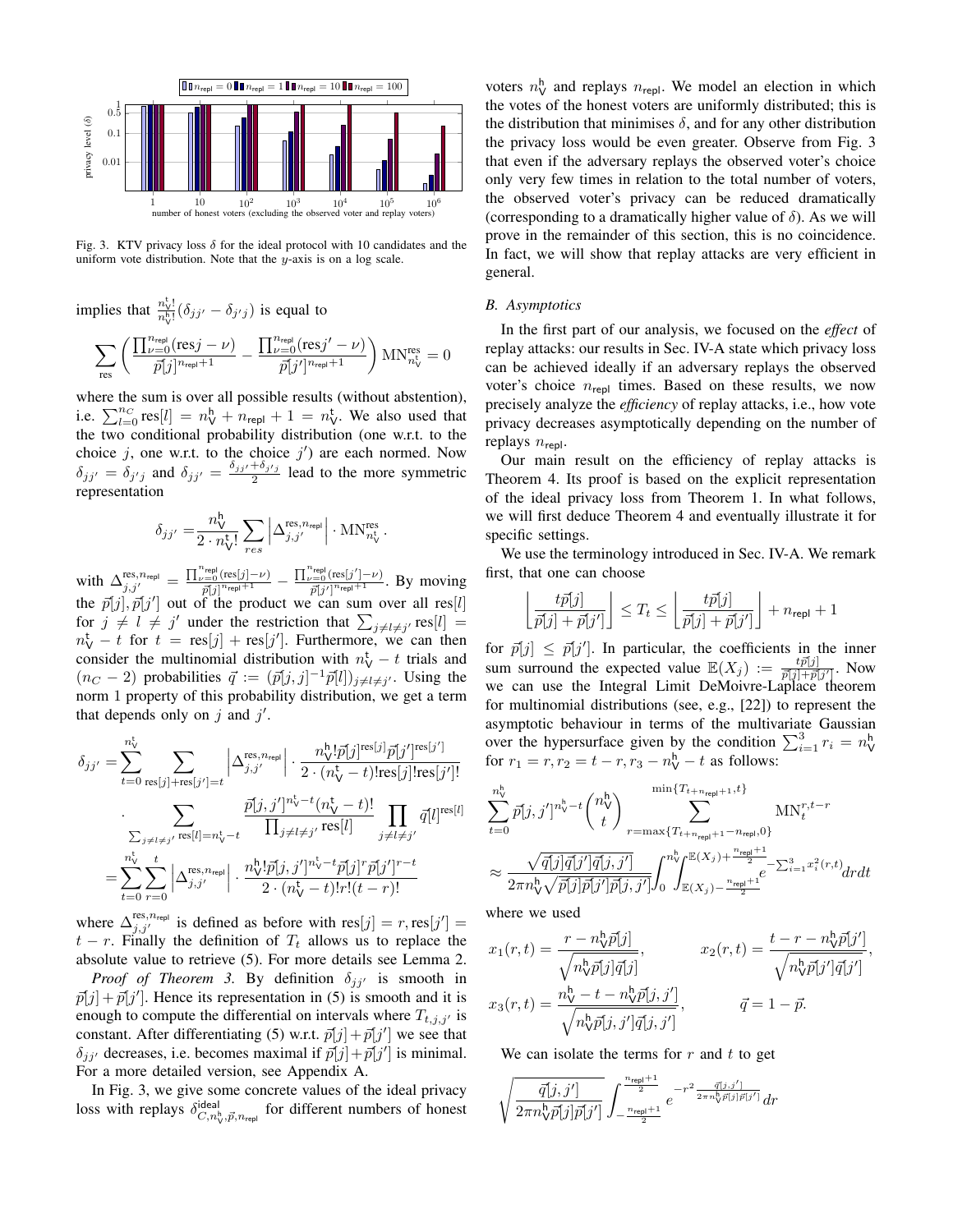$$
\approx (n_{\text{repl}} + 1) \sqrt{\frac{\bar{q}[j, j']}{2\pi n_{\text{V}}^b \bar{p}[j] \bar{p}[j']}} + O\left(\left(\frac{n_{\text{repl}} + 1}{\sqrt{n_{\text{V}}^h}}\right)^3\right)
$$
(6)

Since the remaining term

$$
\frac{1}{\sqrt{2\pi n_{\rm V}^{\rm h}\bar{p}[j,j']\bar{q}[j,j']}}\int_{-n_{\rm V}^{\rm h}\bar{q}[j,j']}^{n_{\rm V}^{\rm h}\bar{p}[j,j']}e^{-t^2/(2\pi n_{\rm V}^{\rm h}\bar{p}[j,j']\bar{q}[j,j'])}dt
$$

converges to 1 for  $n_{\mathsf{V}}^{\mathsf{h}} \to \infty$ , our approximation (6) describes the asymptotics of the whole term.<sup>6</sup>

From what we have shown above, we obtain the following central result.

*Theorem 4 (Asymptotics):* Let  $C, n_v^h, \vec{p}, n_{\text{repl}}$  be as above. Let  $n_{\sf repl} = o\left(\sqrt{n_{\sf V}^{\sf h}}\right)$  . <sup>7</sup> Then, we have that  $n_{\mathsf{repl}}+1$ 

$$
\delta^{\text{ideal}}_{C, n_{\text{V}}^{\text{h}}, \vec{p}} \sim \frac{n_{\text{rep}} + 1}{\sqrt{n_{\text{V}}^{\text{h}}}}.\tag{7}
$$

Intuitively, Theorem 4 essentially states that the KTV privacy loss of an election with  $n_{\mathsf{V}}^{\mathsf{h}}$  honest voters and  $n_{\mathsf{repl}}$  replays is the same as that of an election with  $\frac{n_v^h}{(n_{\text{rep}}+1)^2}$  voters but no replays. Loosely speaking, by replaying the targeted voter's choice  $n_{\text{repl}}$  times, it is as though the adversary could "reduce" the number of honest voters from  $n_{\mathsf{V}}^{\mathsf{h}}$  down to  $\frac{n_{\mathsf{V}}^{\mathsf{h}}}{(n_{\mathsf{rep}}+1)^2}$ . This is perhaps a more intuitive way to evaluate privacy loss than a change in a numerical measure which may be difficult to interpret without context (although we should emphasise that it is equally dependent on the threat model embedded in the KTV definition).

To give some concrete examples, again with 10 candidates and a uniform distribution: in an election with 10 honest and no corrupted voters (and hence no replays possible) the adversary wins the privacy game with probability  $\delta = 0.533$ . In an election with 100 voters, the adversary needs to control as few as 3 out of 100 voters (and submit replays on their behalf) in order to have a similar advantage  $> \frac{1}{2}$  in the privacy game. In an election with 1000 voters, as few as 9 out of 1000 voters suffice for the same purpose. At the same time, in the last two elections with 100 respectively 1000 voters, vote privacy is mostly preserved without replays ( $\delta = 0.177$  and  $\delta = 0.056$ ). Altogether, we can conclude that replay attacks can be devastating even if the adversary controls only a tiny fraction of all voters.

# V. STRONG VOTE PRIVACY

An important limitation of the KTV privacy definition is that it only considers vulnerability with respect to a very specific goal, namely for the adversary to guess between two possible votes (which earns it a rating of 'too limited' in the survey article [5]), and a similar limitation applies to most

game-based definitions. Various works have sought to address this by considering *entropy-based* privacy definitions, most notably [6] and [35] (we note that the game-based vote privacy definitions in the line of [5], which are often used to formally analyse vote privacy—see, e.g., [5, 10, 13, 26]—reduce to the entropy-based approach, as proven in [5]). In this section we will show that a simple extension of the KTV definition, which we term 'strong vote privacy', is equivalent to a computational version of a strong entropy-based definition.

### *A. Related work*

In [6] at CCS 2012, the authors propose a family of entropy-based privacy definitions, parametrised by a number of modeling choices that must be made: firstly, we fix a distribution on the votes, both of the observed voter and the innocent third parties; secondly, we fix a 'target function' that the adversary is interested in learning, for example the observed voter's vote; thirdly, we must choose an 'entropy notion' to measure the adversary's success in learning the target information, for example the 'average min-entropy', which measures the adversary's ability to guess the value of the target function with a single guess. The privacy measure is then the posterior vulnerability of the target function with respect to the chosen entropy notion (for the examples just mentioned, that is the probability that the adversary will correctly guess the observed voter's vote after seeing the election). The setting of a computationally bounded adversary is dealt with indirectly, by saying that the vulnerability of an output distribution is the minimum vulnerability among distributions computationally indistinguishable from the true distribution.

The assumption that we know in advance the voting behaviour of the innocent third-party voters may well be reasonable—we can estimate this based on opinion polls and the results of previous elections—and the same assumption is made both in the KTV definition and in our definition below. The same assumption for the observed voter is more problematic, since the adversary may well choose to attack a highly atypical voter about whom they possess side-information (for example, someone who is known or suspected to belong to an opposition group). Note, however, that some such assumption seems inevitable in any measure focusing exclusively on posterior vulnerability, since in the case that the observed voter follows a point distribution (i.e. the adversary has total knowledge of her vote) any target function will be totally compromised.

The choice of target function may also be far from straightforward: while the observed voter's vote is certainly very reasonable, it may not be the only thing the adversary could care about. For example, if candidates are grouped into parties the adversary may only care about which party a voter voted for, or in the case of ranked choice voting the adversary may care about who the voter ranked first. Again some assumption of this kind seems necessary in any posterior vulnerability measure, since for instance a target which is a constant function will trivially be compromised.

<sup>&</sup>lt;sup>6</sup>Our series approximation becomes weak for  $n_{\text{repl}}^2 \ge n_V^{\text{h}}$ . Obviously  $\delta_{jj'}$ is bounded by 1.

<sup>&</sup>lt;sup>7</sup>Observe that  $n_{\text{repl}} \ll \sqrt{n_{\text{V}}^{\text{h}}}$  covers the interesting cases because the privacy loss is obviously close to 1 for large  $n_{\text{repl}}$ .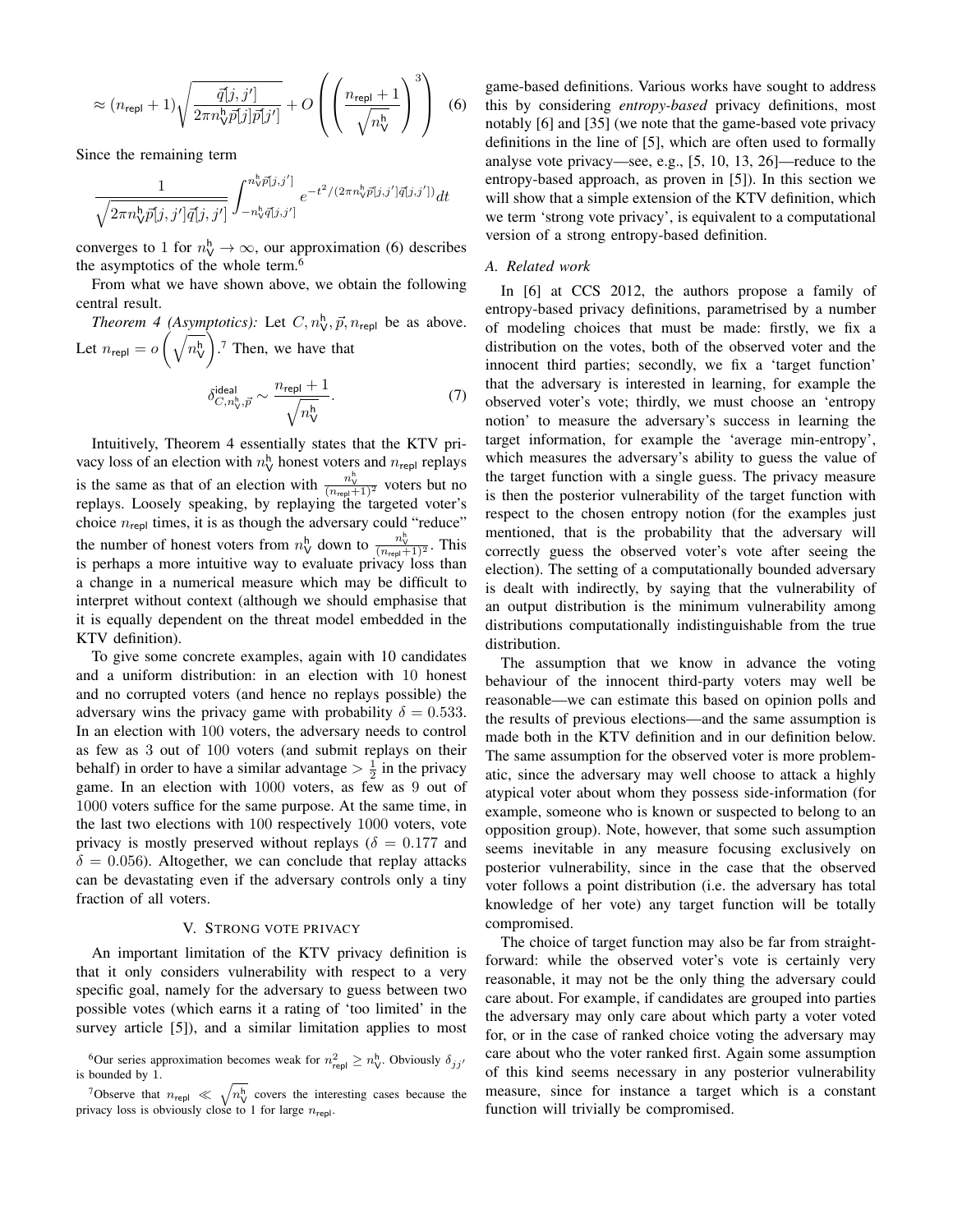Finally, the choice of entropy notion may not be entirely clear, but we agree with the use of average min-entropy because of its clear operational interpretation as the adversary's best single guess for the target.

The idea of the adversary's target function is further developed in [35], which considers the voting system as a communication channel from the voters to the result, and applies ideas from the theory of Quantified information flow, in particular the notion of g*-leakage*. The idea is to define a set W of possible guesses for the adversary, and then a *gain function*  $g: W \times C \rightarrow [0, 1]$  quantifying the adversary's reward for making guess  $w \in W$  where the true choice was  $c \in \mathcal{C}$ . We can then define vulnerability with respect to  $q$  as the maximum possible expected payoff for a single guess by the adversary, and the g*-leakage* as the ratio of the vulnerabilities before and after seeing the tally. The authors show how to represent natural targets for the adversary (such as a specific voter's vote, or the number of voters whose vote the adversary can guess) by suitable gain functions and illustrate this for small toy example elections.

However, the framework of [35] also has a number of important limitations. It does not attempt at all to consider either adversaries who may interact during the protocol, or computationally bounded adversaries. It is still parametrised by choices of both gain function and vote distribution. Indeed, this is some sense inevitable in that we cannot hope to quantify loss of privacy by the overall capacity of the channel (which would be the supremum over possible gain functions and vote distributions), because the tally *does* reveal substantial information about the joint distribution of the voters' votes this is the whole point of running an election!

# *B. Strong vote privacy*

The key idea for our definition is to think of the voting system not as a channel from the votes of *all* the voters, but rather as a *noisy* channel from the vote of the observed voter, with noise coming from the random votes of the innocent third-party voters. This means that we can measure the loss of vote privacy as the min-entropy capacity of this channel, and so we can consider the maximum over *all* possible gain functions and *all* possible priors on the observed voter.

In order to allow for interactive and computationally bounded adversaries, we will phrase our definition not in the language of channels and information flow, but directly using the operational interpretation of min-entropy, in terms of the maximum advantage that can be gained by a computationally bounded interactive adversary—essentially an interactive and computational version of g-leakage as discussed above.

*Definition 2 (Strong vote privacy):* Let P be a voting protocol,  $V_{obs}$  be the voter under observation, and  $\delta \in [0, 1]$ . Then, P *achieves strong* δ*-privacy*, if for all possible probability distributions  $\pi$  over the set of choices C, all finite sets W and 'gain functions'  $g : \mathcal{C} \times \mathcal{W} \rightarrow [0, 1]$  and all adversaries  $\pi_A$  the ratio

$$
\frac{\sum_{i,w} \pi(c_i) \Pr[(\hat{\pi}_{\mathsf{V}_{\text{obs}}}(c_i) || \pi^* || \pi_{\mathsf{A}})^{(\ell)} \mapsto w] g(c_i, w)}{\max_{w} \sum_{i} \pi(c_i) g(c_i, w)}
$$

is  $(1 + \delta)$ -bounded as a function of the security parameter  $1^{\ell}$ . Remarkably, it turns out that this is equivalent to a simple

strengthening of the KTV privacy definition:

*Definition 3 (Strong vote privacy, II):* Let P be a voting protocol,  $V_{obs}$  be the voter under observation, and  $\delta \in [0, 1]$ . Then, P *achieves strong*  $\delta$ -privacy, if for all adversaries  $\pi_A$ the sum

$$
\sum_i \Pr[(\hat{\pi}_{\mathsf{V}_{\mathsf{obs}}}(c_i)\|\pi^*\|\pi_{\mathsf{A}})^{(\ell)} \mapsto c_i]
$$

is  $(1 + \delta)$ -bounded as a function of the security parameter  $1^{\ell}$ .

The proof of this equivalence, which will be the main theorem of this section, is essentially a computational and interactive version of the 'miracle' theorem of QIF, Theorem 5.1 of [2]. We first note that Definition 3 is indeed an extension of the KTV definition:

*Proposition 1:* KTV vote privacy (Definition 1) is equivalent to Definition 3 with the adversary  $\pi_A$  restricted to two possible outputs.

*Proof.* Let  $\pi_A$  have outputs  $\{c_j, c_{j'}\}$ . Then

$$
\sum_{i} \Pr[(\hat{\pi}_{\mathsf{V}_{\text{obs}}}(c_{i})||\pi^{*}||\pi_{\mathsf{A}})^{(\ell)} \mapsto c_{i}]
$$
\n
$$
= \Pr[(\hat{\pi}_{\mathsf{V}_{\text{obs}}}(c_{j})||\pi^{*}||\pi_{\mathsf{A}})^{(\ell)} \mapsto c_{j}]
$$
\n
$$
+ \Pr[(\hat{\pi}_{\mathsf{V}_{\text{obs}}}(c_{j'})||\pi^{*}||\pi_{\mathsf{A}})^{(\ell)} \mapsto c_{j'}]
$$
\n
$$
= \Pr[(\hat{\pi}_{\mathsf{V}_{\text{obs}}}(c_{j})||\pi^{*}||\pi_{\mathsf{A}})^{(\ell)} \mapsto c_{j}]
$$
\n
$$
+ \left(1 - \Pr[(\hat{\pi}_{\mathsf{V}_{\text{obs}}}(c_{j'})||\pi^{*}||\pi_{\mathsf{A}})^{(\ell)} \mapsto c_{j}]\right)
$$
\n
$$
= \Pr[(\hat{\pi}_{\mathsf{V}_{\text{obs}}}(c_{j})||\pi^{*}||\pi_{\mathsf{A}})^{(\ell)} \mapsto c_{j}]
$$
\n
$$
- \Pr[(\hat{\pi}_{\mathsf{V}_{\text{obs}}}(c_{j'})||\pi^{*}||\pi_{\mathsf{A}})^{(\ell)} \mapsto c_{j}] + 1,
$$

as required.

It trivially follows that the KTV privacy loss is a lower bound for the strong privacy loss, and that for two-candidate elections the definitions are equivalent.

We now establish the main theorem:

*Theorem 5:* Definitions 2 and 3 are equivalent.

*Proof.* Trivially Definition 2 implies Definition 3 (take  $W = C$ ,  $\pi$  the uniform distribution and  $g(c, c') = 1$  if  $c' = c$  and 0 otherwise).

To prove the converse implication, let  $W$  and  $q$  be fixed, and let  $\pi_A$  be an adversary for which the quantity in Definition 2 exceeds  $1 + \delta' > 1 + \delta$  infinitely often. Write  $A^{(\ell)}(c_i, w) =$  $\Pr[(\hat{\pi}_{\mathsf{V}_{\text{obs}}}(c_i) \| \pi^* \| \pi_{\mathsf{A}})^{(\ell)} \mapsto w].$ 

Our task is now to construct an adversary  $\pi_{A'}$  for which the quantity in Definition 3 exceeds  $1 + \delta''$  infinitely often, for some  $\delta'' > \delta$ . The general idea is for  $\pi_{A'}$  to imitate  $\pi_A$ , except that at the end when  $\pi_A$  would output  $w \in \mathcal{W}$ , we will have  $\pi_{A'}$  output the  $c_i$  which maximises  $A^{(\ell)}(c_i, w)$ .

Note, however, that the values of  $A^{(\ell)}(c_i, w)$  are an infite family of data (parametrised by  $\ell$ ), and so it is not possible to 'hard-code' them into the finite specification of the adversary  $\pi_{A'}$ . It is therefore necessary for  $\pi_{A'}$  to estimate them on-thefly, by simulating the behaviour of  $(\hat{\pi}_{\mathsf{V}_{\text{obs}}}(c_i) || \pi^* || \pi_{\mathsf{A}})^{(\ell)}$  for each  $c_i$ .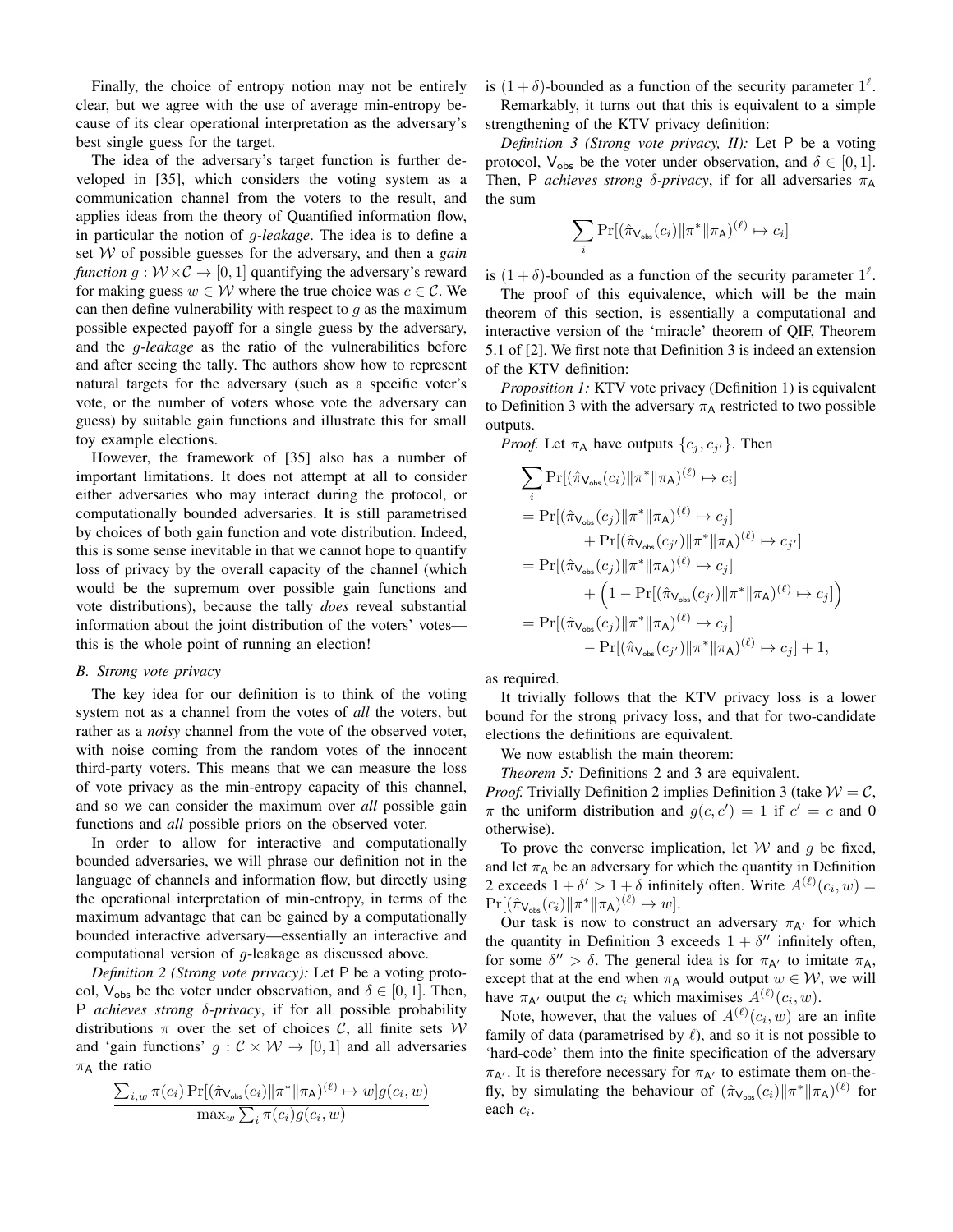Define the adversary  $\pi_{A'}$  as follows: first simulate  $(\hat{\pi}_{\mathsf{V}_{\text{obs}}}(c_i) || \pi^* || \pi_{\mathsf{A}})^{(\ell)}$  with  $\ell^2 |W|$  trials for each  $c_i$  to obtain estimates  $\widetilde{A}(c_i, w)$  for  $A^{(\ell)}(c_i, w)$ . By the Chernoff bound on the timates  $A(c_i, w)$  for  $A^{\infty}(c_i, w)$ . By the Chernott bound on the<br>sample mean we have that  $|\widetilde{A}(c_i, w) - A^{(\ell)}(c_i, w)| < 1/|\mathcal{W}|\sqrt{\ell}$ with probability at least  $1 - 2^{-\ell}$ . Then  $\pi_{A'}$  behaves as  $\pi_A$  (in the real run of the protocol), and when  $\pi_A$  would output w,  $\pi_{A'}$  outputs the  $c_i$  which maximises  $A(c_i, w)$ .

By the definition of  $\pi_A$  we have that infinitely often

$$
(1+\delta') \max_{w} \sum_{i} \pi(c_i) g(c_i, w) \leq \sum_{i,w} \pi(c_i) A^{(\ell)}(c_i, w) g(c_i, w)
$$
  
\n
$$
\leq \sum_{w} \left[ \left( \max_{i} A^{(\ell)}(c_i, w) \right) \sum_{i} \pi(c_i) g(c_i, w) \right]
$$
  
\n
$$
\leq \sum_{w} \left[ \left( \max_{i} A^{(\ell)}(c_i, w) \right) \left( \max_{w} \sum_{i} \pi(c_i) g(c_i, w) \right) \right]
$$
  
\n
$$
= \left( \sum_{w} \max_{i} A^{(\ell)}(c_i, w) \right) \left( \max_{w} \sum_{i} \pi(c_i) g(c_i, w) \right),
$$

and hence we have that  $\sum_{w} \max_{i} A^{(\ell)}(c_i, w) \geq 1 + \delta'$  for infinitely many  $\ell$ .

Writing  $\phi(w)$  for the  $c_i$  which maximises  $A(c_i, w)$ , we have for these  $\ell$ 

$$
\sum_{i} \Pr[(\hat{\pi}_{\mathsf{V}_{\text{obs}}}(c_{i})||\pi^*||\pi_{\mathsf{A}'})^{(\ell)} \mapsto c_{i}]
$$
\n
$$
= \sum_{i} \sum_{w} A^{(\ell)}(c_{i}, w) 1_{c_{i} = \phi(w)}
$$
\n
$$
= \sum_{w} A^{(\ell)}(\phi(w), w)
$$
\n
$$
\geq \sum_{w} (\widetilde{A}(\phi(w), w) - 2^{-\ell} - 1/|W|\sqrt{\ell})
$$
\n
$$
= \sum_{w} \max_{i} \widetilde{A}(c_{i}, w) - (|W|2^{-\ell} + 1/\sqrt{\ell})
$$
\n
$$
\geq \sum_{w} \max_{i} A^{(\ell)}(c_{i}, w) - 2(|W|2^{-\ell} + 1/\sqrt{\ell})
$$
\n
$$
\geq 1 + \delta' - 2(|W|2^{-\ell} + 1/\sqrt{\ell}) \xrightarrow{\ell \to \infty} 1 + \delta'.
$$

### *C. Monte Carlo estimation*

Precise analysis of strong vote privacy for the ideal functionality discussed above is rather less straightforward than for the KTV definition (partly since unlike the latter it depends on the entire distribution of the honest voters, rather than only with respect to the two least popular candidates). However, for the ideal replay attack functionality in which the adversary's only action is to make a guess based on the output tally it is possible to obtain fairly accurate estimates by Monte Carlo methods, as we now show. The first observation is that the optimal output is one which can be easily simulated.

*Proposition 2:* For a protocol for which the adversary's output is a function on some finite set of tallies  $T$ , the sum in Definition 3 is maximised by the 'maximum likelihood adversary', which on tally t outputs the vote  $c_i$  which maximises  $p_{T|C}(t|c_i)$  (breaking ties arbitrarily).



Fig. 4. Strong privacy loss  $\delta$  for the ideal protocol with 10 candidates and the uniform vote distribution.

*Proof.* We have

$$
\sum_{i} \Pr[(\hat{\pi}_{\mathsf{V}_{\mathsf{obs}}}(c_i) \| \pi^* \| \pi_{\mathsf{A}})^{(\ell)} \mapsto c_i] = \sum_{i} \sum_{t} p(t|c_i) \mathbf{1}_{\pi_{\mathsf{A}}(t) = c_i}
$$

$$
= \sum_{t} p(t|\pi_{\mathsf{A}}(t)) \le \sum_{t} \max_{c} p(t|c)
$$

$$
= \sum_{i} \Pr[(\hat{\pi}_{\mathsf{V}_{\mathsf{obs}}}(c_i) \| \pi^* \| \pi_{\mathsf{A}})^{(\ell)} \mapsto c_i]
$$

as required, where  $\pi_{\widetilde{A}}$  is the maximum likelihood adversary.

Note that the maximum likelihood adversary can be easily implemented for the ideal protocol of the previous section: for an election with  $k$  candidates,  $n_{\text{repl}}$  replay voters, and honest voters who cast their votes with probabilities  $(p_1, \ldots, p_k)$ , for a tally  $t = (m_1, \ldots, m_k)$  we have

$$
p(t|c_i) = {m_1 + \dots + m_k - (n_{\text{repl}} + 1) \over m_1, \dots, m_{i-1}, m_i - (n_{\text{repl}} + 1), m_{i+1}, \dots, m_k}
$$

$$
p_1^{m_1} \dots p_{i-1}^{m_{i-1}} p_i^{m_i - (n_{\text{repl}} + 1)} p_{i+1}^{m_{i+1}} \dots p_k^{m_k}.
$$

By computing this for each  $c_i$ , we can find  $\pi_{\tilde{A}}(t)$  for given t. Now observe that if  $c_i$  is uniformly distributed, and t is drawn according to  $p(\cdot|c_i)$  then we have that  $1_{\pi_{\tilde{A}}(t)=c_i}$  ∼ Bernoulli $((1 + \delta)/k)$ , where  $\delta$  is the privacy loss of Def. 3.

Then to estimate  $\delta$  we repeatedly sample  $c_i$  uniformly at random and simulate a tally  $t$  with the observed voter (hence also the replay voters) voting for  $c_i$ , and then check whether  $\pi_{\widetilde{A}}(t) = c_i$ . If this occurs with frequency  $\rho$  then  $k\rho - 1$  is an unbiased estimator for  $\delta$  with standard error at most  $(1 + \delta) / \sqrt{2}$  $\delta$ )/ $\sqrt{n}$  (where *n* is the number of trials).

Figure 4 shows the privacy loss of the ideal functionality for an election with 10 candidates and various numbers of honest and replay voters (with the honest voters voting according to the uniform distribution). Figure 5 shows a direct comparison of our definition with the KTV definition, for elections with between 2 and 10 candidates. All estimates in this section and in Section VI are with 10,000,000 trials, so standard error  $< 0.0005$ .

# VI. ANALYSIS OF REAL-WORLD ELECTIONS

In order to complement our formal analysis, we study how replay attacks would scale in practical elections. We therefore apply our formal results to publicly available data of political elections in Estonia, Germany, the UK, and the USA. In this way, we can realistically simulate to which degree vote privacy would decrease if in such elections replay attacks had been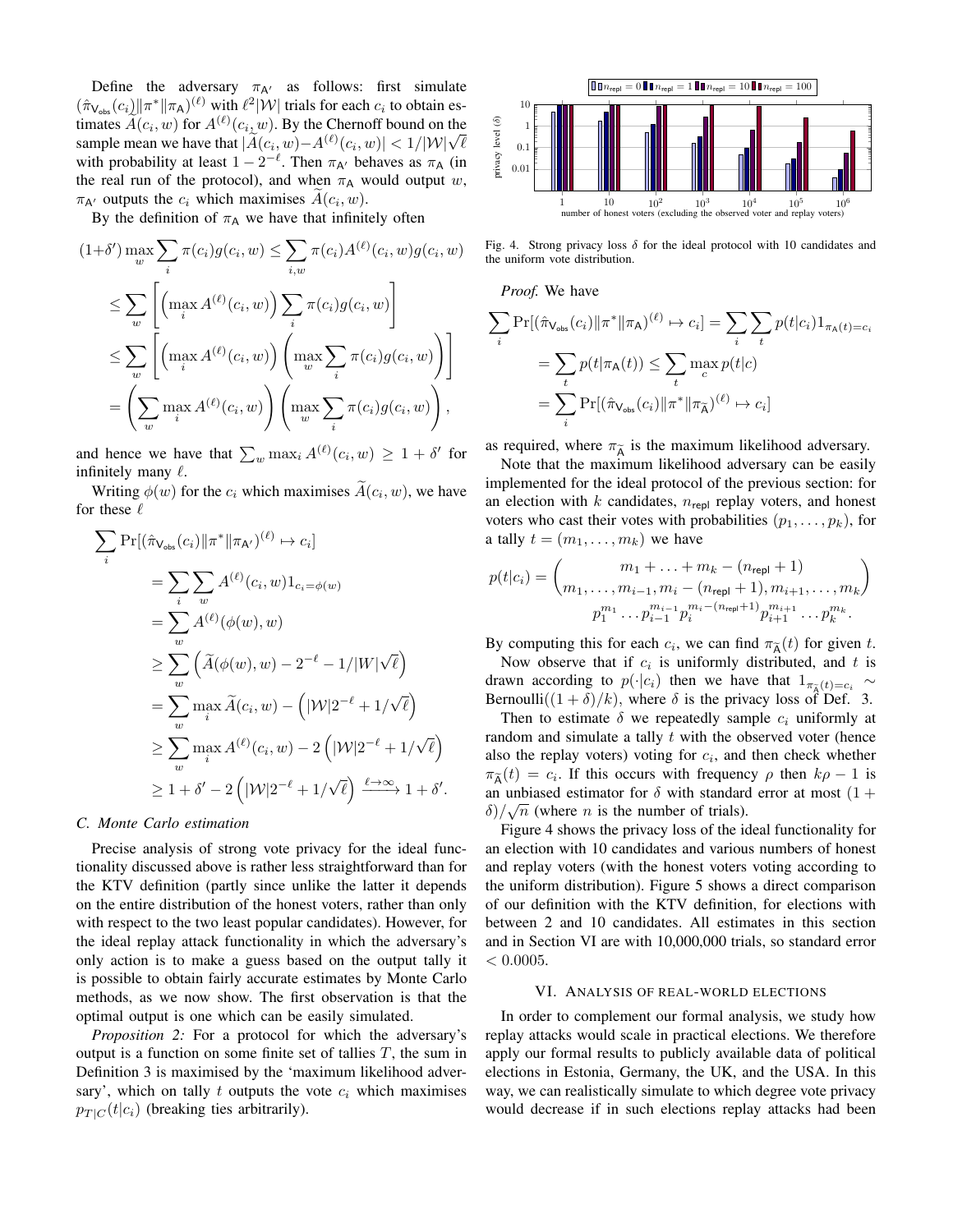

Fig. 5. Comparison of privacy losses for strong privacy and KTV privacy, for an election with 10000 honest voters, 10 replays and 2–10 candidates, uniform distribution.

executed. Our "field test" confirms the gist of our abstract results: even if the number of replays is very low, vote privacy can be undermined significantly.

In the remainder of this section, we first discuss the modeling assumptions used for our analysis (Sec. VI-A), then describe our real-world examples and the results of our simulations (Sec. VI-B). Finally we discuss these results, explain why they confirm our theoretical analysis, and elaborate on the consequences of our new insights (Sec. VI-C).

# *A. Modeling assumptions*

Throughout all of our analysis we, like Küsters, Truderung and Vogt in [30], assume that the adversary's knowledge about the actions of the honest voters is represented by a vector of vote probabilities  $\vec{p}$ , with the individual voters' votes drawn independently according to this distribution (other prior works in the literature [6, 35] base their examples on the simple but unrealistic assumption of a uniform prior). In applying this analysis to real-world elections, there are two similarseeming but conceptually distinct issues to address: whether it is reasonable to think that *the adversary* knows this probability distribution, and how *we as analysts* estimate this distribution in order to perform the privacy analysis.

An important feature of all the elections we consider is that they are national elections for which results are published at the constituency or even per-polling station level. This means that if voters were nationally homogeneous then the adversary could easily discover the vote distribution  $\vec{p}$  by just averaging the results of the constituencies other than the one in which he executed the replay attack.

Of course, in reality electorates are almost never nationally homogeneous, and there will be systematic variation between North and South, East and West, rich and poor regions, and so on. The adversary's goal, therefore, is to estimate the distribution  $\vec{p}$  for the specific constituency (or polling district) he has attacked, using only the results from other constituencies (and perhaps also results from previous elections). Fortunately for him, there is a well-established technique in political science, called *Multilevel Regression and Poststratification (MRP)* [21], to predict the local result based on a combination of national polls, local demographic factors and previous results. It is difficult for us to make quantitative statements about the accuracy that could be achieved, since political scientists are generally interested in making predictions *before* the election using opinion polls rather than with access to actual results

outside the target constituency (and a full implementation would be far beyond the scope of this paper). Howerver, recent examples (e.g. [33]) are able to obtain local-level predictions with typical error comparable to the sampling uncertainty of national opinion polls, so it seems reasonable to expect (or at least fear) that with access to the actual national results (rather than only polls) fairly precise estimates could be obtained of the local underlying vote distribution.

The second task, for us as analysts to estimate the vote probabilities in order to perform the analysis, is considerably simpler. Unlike the adversary we have access to the actual results in the relevant area (unpolluted by replay attacks), and so we can use the proportion of votes cast for each candidate as an unbiased estimator of the underlying vote probabilities.

### *B. Examples*

We use public data from political elections in Estonia, Germany, the UK, and the USA, to simulate the potential privacy loss if these elections had been conducted using an e-voting scheme vulnerable to replay attacks.

In each of these elections, the partial election result of each polling station/area was published. We use these partial results to analyse the efficiency of replay attacks because it is reasonable to assume that an adversary knows in which partial result a targeted voter's choice is included. For each election, we chose a polling station/area where the number of votes was close to the overall average of votes per polling station/area. Our results are summarized in Fig. 6.

|    | Estonia    |       | Germany |                                 | UK         |           | US            |       |
|----|------------|-------|---------|---------------------------------|------------|-----------|---------------|-------|
|    | <b>KTV</b> | SP    | KTV     | <b>SP</b>                       | <b>KTV</b> | <b>SP</b> | <b>KTV</b>    | SP    |
|    | 0.266      |       |         | $0.485$   $0.103$ 0.187   0.003 |            | 0.003     | $\perp$ 0.222 | 0.331 |
|    | 0.502      | 1.076 | 0.204   | $0.389$   0.006                 |            | 0.006     | 0.426         | 0.695 |
|    | 0.950      | 3.811 | 0.560   | 1.354                           | 0.017      | 0.017     | 0.875         | 2.103 |
| 10 | 0.999      | 6.235 | 0.839   | 2.698                           | 0.031      | 0.032     | 0.992         | 3.034 |

Fig. 6. Ideal privacy losses with  $n_{\text{repl}} = 0, 1, 5, 10$  replays based on real election data from Examples 1–4. "KTV" denotes KTV privacy definition and "SP" denotes strong privacy definition.

*Example 1 (Estonia, Riigikogu Election 2019):* In the Riigikogu (parliamentary) elections in 2019, 561,141 votes were cast in total. The number of polling stations was 451, which results in 1,244 votes per polling stations on average. In this example, we choose polling station S53P in Mustamäe linnaosa where 1,404 valid votes were cast.<sup>8</sup> The public partial election result at this polling station was  $(14, 233, 22, 82, 9, 210, 31, 702, 5, 92, 4).$ <sup>9</sup>

*Example 2 (Germany, Landtag Election 2021):* In the Landtag (parliamentary) election in the state of Rhineland-Palatinate in 2021, 1,922,579 votes were cast in total. The number of polling stations was (roughly) 2,300, which results

<sup>8</sup>See https://rk2019.valimised.ee/en/voting-result/ local-municipality-0482-voting-result.html (accessed 11.04.2022).

 $9$ The public election result is even more fine-grained because the number of votes per candidate on each party list is revealed. We aggregated the number of votes for each party list and consider adversaries who merely know the aggregated result; this makes our overall argument only stronger.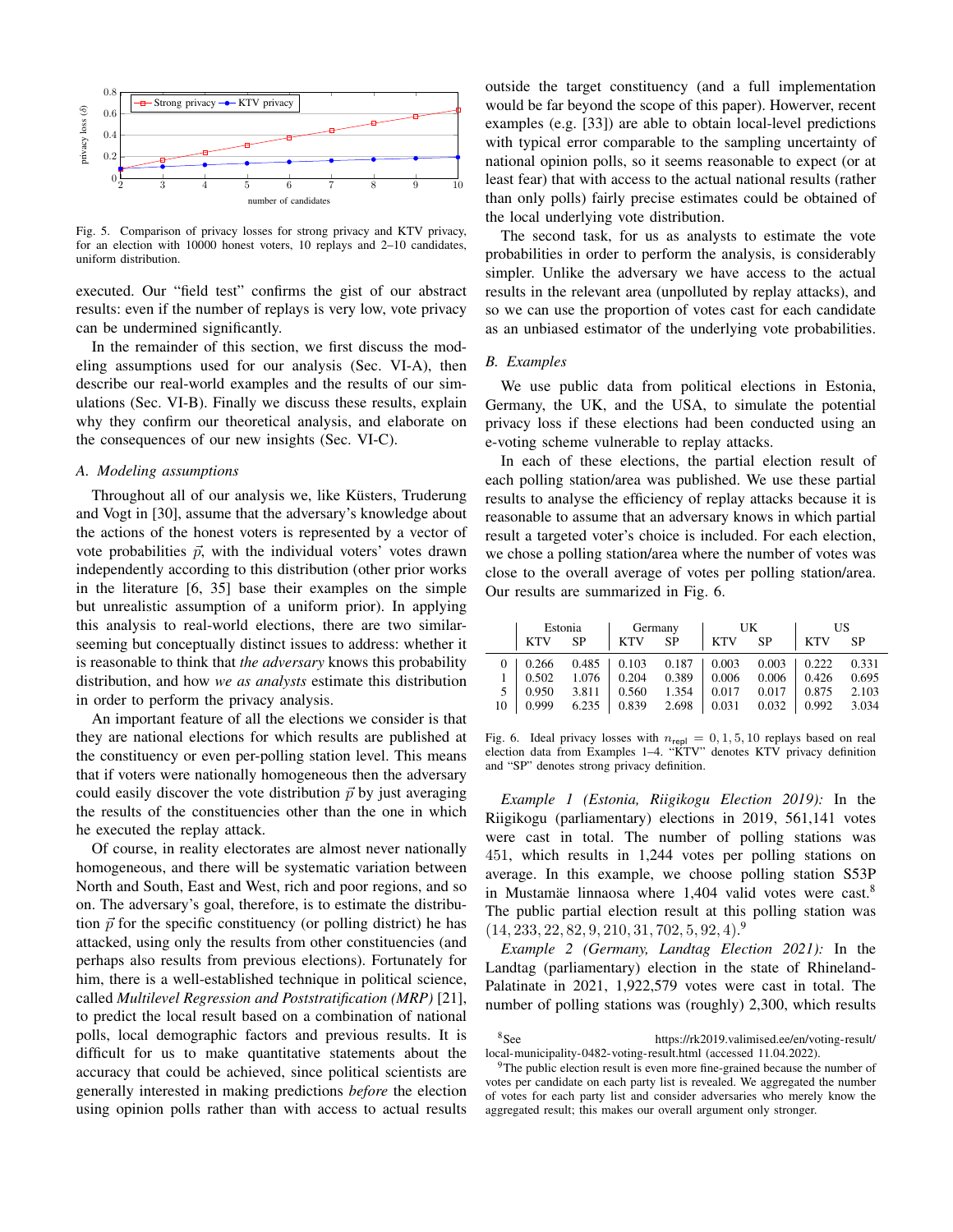$in < 836$  votes per polling station on average. In this example, we choose polling station Pluwig where 855 votes were cast.<sup>10</sup> The public partial election result at this polling station was (291, 253, 34, 35, 141, 27, 74).

*Example 3 (UK, EU Referendum 2016):* In the EU referendum in the UK 2016, 33,551,983 votes were cast in total. The number of areas was 382, which results in 87,832 votes per area on average. In this example, we choose the area of Kingston-upon-Thames (London) where 85,270 votes were  $cast<sup>11</sup>$ . The public partial election result at this polling station was (52533, 32737).

*Example 4 (USA, Presidential Election 2020):* For the US presidential election in 2020, we were not able to determine the number of polling stations nationwide, so we focused on the results of one state, namely Massachusetts. Here, the average number of votes per polling station was (roughly) 1,500. In this example, we choose the polling station for Precinct 13 of Ward 1 in Boston, where 1,430 votes were cast.<sup>12</sup> The public partial election result at this polling station was  $(995, 404, 12, 5, 9)$ .

# *C. Discussion*

Observe that for the Estonian, German and US elections, which have many candidates, even a very small number of replays would have a devastating impact on vote privacy. For example, in the Estonian election even a single replay already has a substantial effect, and with only 5 replays privacy is almost completely lost (similarly for Germany and the US 1–5 replays compromise privacy, and 5–10 destroy it completely).

On the other hand, in the UK Brexit referendum, which has only two 'candidates' and far more votes at the most granular reporting level, we see that the effect of up to 10 replays is far less. This example also illustrates most clearly the result of Theorem 4 that the KTV privacy loss scales approximately proportionately to  $n_{\text{repl}} + 1$ , which we also see in the small- $\delta$ regions of the other examples (we also see the consequence of Proposition 1 that for a two-candidate election the KTV and strong privacy losses agree, apart from stochastic sampling error).

The referendum results should not make us too complacent, however, because in fact the number of replays required to obtain a KTV privacy loss  $\delta > 1/2$  is just 196—equivalent to just 0.2% of the total number of votes.

It is interesting to compare the results for the US election with the UK results, because these are both elections for which the vast majority of votes went to just two candidates, but the privacy loss for the US is much greater than for the UK (by a factor of approximately 70). The number of votes in the UK example exceeds that in the US by a factor of approximately 60; Theorem 4 tells us that the KTV privacy loss  $\delta$  scales as

 $1/\sqrt{n_{\rm V}^{\rm h}}$ , and so the discrepancy in total votes predicts a ratio of approximately only  $\sqrt{60} \approx 8$ , leaving around a factor of 10 still to explain. The reason for this remaining difference is that both the KTV and strong privacy definitions are heavily (in the case of strong privacy) or entirely (in the case of KTV privacy) influenced by the least popular candidates, and so the fact that the US election has a few *very* unpopular candidates has a large effect.

It may seem odd or even undesirable that the measured loss of privacy should be so heavily influenced by the small number of voters who support minority parties. However, we would argue that ballot privacy must mean privacy for *all* voters. Indeed, it may well be supporters of unpopular candidates who are at most risk of stigmatisation or reprisals; note that the adversary does not have to choose the targeted voter at random, but can choose to target someone they already suspect of supporting a minority position.

### ACKNOWLEDGEMENTS

We thank the anonymous referees for their helpful and constructive feedback.

David Mestel was supported by the Luxembourg National Research Fund (FNR) under grant number IN-TER FNRS/15/11106658/SeVoTe. Johannes Müller was supported by FNR under the CORE Junior project FP2 (C20/IS/14698166/FP2/Mueller). Pascal Reisert was supported by the DFG through grant KU 1434/11-1 and by the CRYPTECS project founded by the German Federal Ministry of Education and Research under Grant Agreement No. 16KIS1441 and from the French National Research Agency under Grant Agreement No. ANR-20-CYAL-0006.

### **REFERENCES**

- [1] Ben Adida. Helios: Web-based Open-Audit Voting. In Paul C. van Oorschot, editor, *Proceedings of the 17th USENIX Security Symposium, July 28-August 1, 2008, San Jose, CA, USA*, pages 335–348. USENIX Association, 2008.
- [2] Mario S. Alvim, Kostas Chatzikokolakis, Catuscia ´ Palamidessi, and Geoffrey Smith. Measuring information leakage using generalized gain functions. In *Proceedings of the 2012 IEEE 25th Computer Security Foundations Symposium*, CSF '12, pages 265–279, USA, 2012. IEEE Computer Society.
- [3] Gergei Bana, Marco Biroli, Megi Dervishi, Fatima-Ezzahra El Orche, Rémi Géraud-Stewart, David Naccache, Peter B. Rønne, Peter Y. A. Ryan, and Hugo Waltsburger. Time, Privacy, Robustness, Accuracy: Trade Offs for the Open Vote Network Protocol. *IACR Cryptol. ePrint Arch.*, page 1065, 2021.
- [4] Josh Daniel Cohen Benaloh. *Verifiable Secret-Ballot Elections*. PhD thesis, 1987.
- [5] David Bernhard, Véronique Cortier, David Galindo, Olivier Pereira, and Bogdan Warinschi. SoK: A Comprehensive Analysis of Game-Based Ballot Privacy Definitions. In *2015 IEEE Symposium on Security and Privacy,*

<sup>10</sup>See https://www.wahlen.rlp.de/de/ltw/wahlen/2021/ergebnisse/ 2242350410700.html (accessed 11.04.2022).<br><sup>11</sup>See https://w

https://www.electoralcommission.org.uk/ who-we-are-and-what-we-do/elections-and-referendums/

past-elections-and-referendums/eu-referendum (accessed 11.04.2022).

<sup>&</sup>lt;sup>12</sup>See https://electionstats.state.ma.us/elections/view/140751/filter\_by\_ county:Suffolk (accessed 11.04.2022).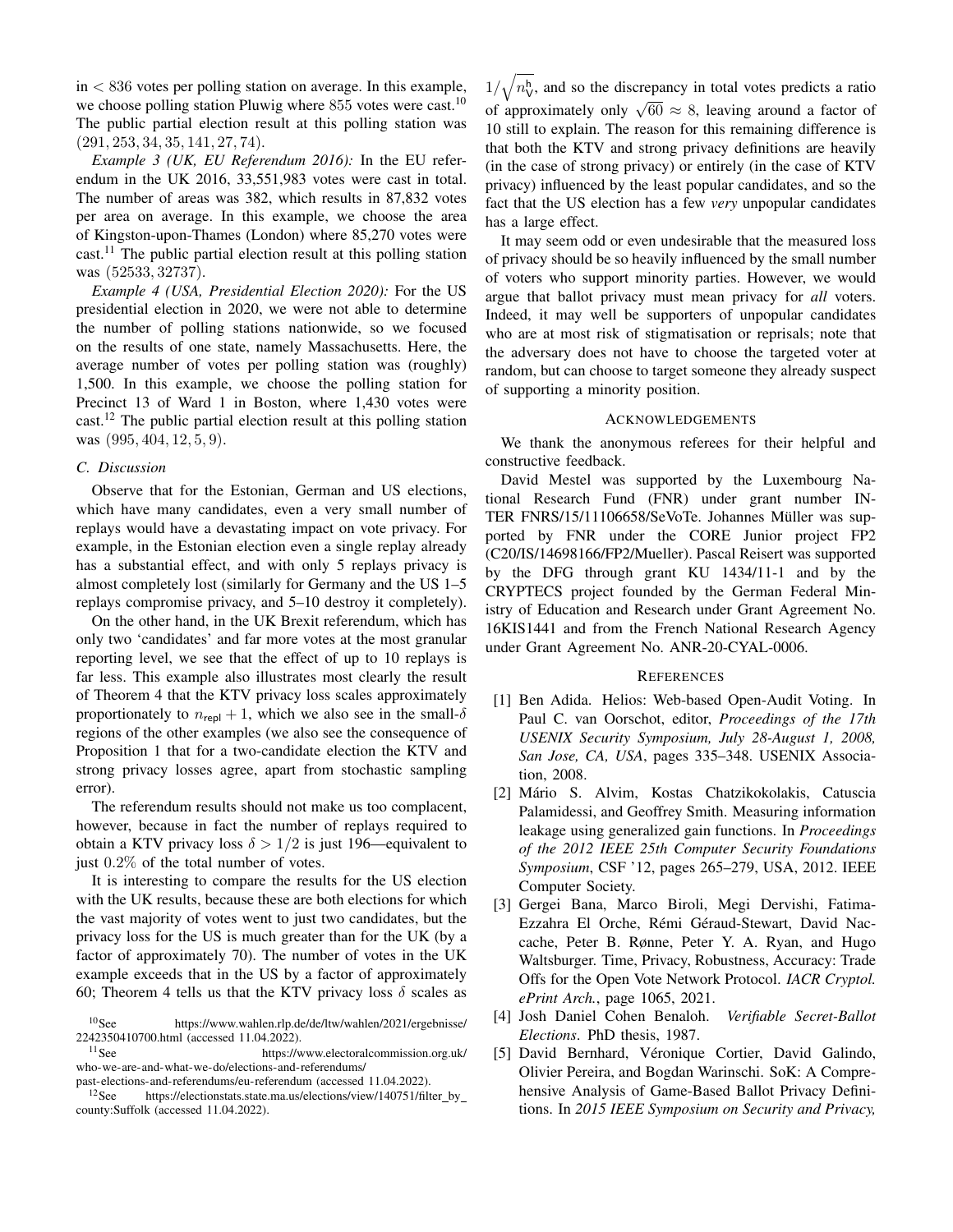*SP 2015, San Jose, CA, USA, May 17-21, 2015*, pages 499–516, 2015.

- [6] David Bernhard, Véronique Cortier, Olivier Pereira, and Bogdan Warinschi. Measuring vote privacy, revisited. In Ting Yu, George Danezis, and Virgil D. Gligor, editors, *ACM Conference on Computer and Communications Security (CCS 2012)*, pages 941–952. ACM, 2012.
- [7] David Bernhard, Olivier Pereira, and Bogdan Warinschi. How Not to Prove Yourself: Pitfalls of the Fiat-Shamir Heuristic and Applications to Helios. In Xiaoyun Wang and Kazue Sako, editors, *Advances in Cryptology - ASIACRYPT 2012 - 18th International Conference on the Theory and Application of Cryptology and Information Security, Beijing, China, December 2-6, 2012. Proceedings*, volume 7658 of *Lecture Notes in Computer Science*, pages 626–643. Springer, 2012.
- [8] Olivier Blazy, Georg Fuchsbauer, David Pointcheval, and Damien Vergnaud. Signatures on Randomizable Ciphertexts. In Dario Catalano, Nelly Fazio, Rosario Gennaro, and Antonio Nicolosi, editors, *Public Key Cryptography - PKC 2011 - 14th International Conference on Practice and Theory in Public Key Cryptography, Taormina, Italy, March 6-9, 2011. Proceedings*, volume 6571 of *Lecture Notes in Computer Science*, pages 403–422. Springer, 2011.
- [9] Xavier Boyen, Thomas Haines, and Johannes Müller. Epoque: Practical End-to-End Verifiable Post-Quantum-Secure E-Voting. In *IEEE European Symposium on Security and Privacy, EuroS&P 2021, Vienna, Austria, September 6-10, 2021*, pages 272–291. IEEE, 2021.
- [10] Sergiu Bursuc, Constantin Catalin Dragan, and Steve Kremer. Private Votes on Untrusted Platforms: Models, Attacks and Provable Scheme. In *IEEE European Symposium on Security and Privacy, EuroS&P 2019, Stockholm, Sweden, June 17-19, 2019*, pages 606–620. IEEE, 2019.
- [11] Craig Burton, Chris Culnane, James Heather, Thea Peacock, Peter Y. A. Ryan, Steve Schneider, Vanessa Teague, Roland Wen, Zhe Xia, and Sriramkrishnan Srinivasan. Using Prêt à Voter in Victoria State Elections. In J. Alex Halderman and Olivier Pereira, editors, *2012 Electronic Voting Technology Workshop / Workshop on Trustworthy Elections, EVT/WOTE '12, Bellevue, WA, USA, August 6-7, 2012*. USENIX Association, 2012.
- [12] Richard Carback, David Chaum, Jeremy Clark, John Conway, Aleksander Essex, Paul S. Herrnson, Travis Mayberry, Stefan Popoveniuc, Ronald L. Rivest, Emily Shen, Alan T. Sherman, and Poorvi L. Vora. Scantegrity II Municipal Election at Takoma Park: The First E2E Binding Governmental Election with Ballot Privacy. In *19th USENIX Security Symposium, Washington, DC, USA, August 11-13, 2010, Proceedings*, pages 291–306. USENIX Association, 2010.
- [13] Pyrros Chaidos, Véronique Cortier, Georg Fuchsbauer, and David Galindo. BeleniosRF: A Non-interactive Receipt-Free Electronic Voting Scheme. In Edgar R.

Weippl, Stefan Katzenbeisser, Christopher Kruegel, Andrew C. Myers, and Shai Halevi, editors, *Proceedings of the 2016 ACM SIGSAC Conference on Computer and Communications Security, Vienna, Austria, October 24- 28, 2016*, pages 1614–1625. ACM, 2016.

- [14] David Chaum, Aleksander Essex, Richard Carback, Jeremy Clark, Stefan Popoveniuc, Alan T. Sherman, and Poorvi L. Vora. Scantegrity: End-to-End Voter-Verifiable Optical-Scan Voting. *IEEE Secur. Priv.*, 6(3):40–46, 2008.
- [15] David Chaum, Peter Y. A. Ryan, and Steve A. Schneider. A Practical Voter-Verifiable Election Scheme. In Sabrina De Capitani di Vimercati, Paul F. Syverson, and Dieter Gollmann, editors, *Computer Security - ESORICS 2005, 10th European Symposium on Research in Computer Security, Milan, Italy, September 12-14, 2005, Proceedings*, volume 3679 of *Lecture Notes in Computer Science*, pages 118–139. Springer, 2005.
- [16] Michael R. Clarkson, Stephen Chong, and Andrew C. Myers. Civitas: Toward a Secure Voting System. In *2008 IEEE Symposium on Security and Privacy (S&P 2008), 18-21 May 2008, Oakland, California, USA*, pages 354– 368. IEEE Computer Society, 2008.
- [17] Véronique Cortier, David Galindo, Ralf Küsters, Johannes Müller, and Tomasz Truderung. SoK: Verifiability Notions for E-Voting Protocols. In *IEEE Symposium on Security and Privacy, SP 2016, San Jose, CA, USA, May 22-26, 2016*, pages 779–798, 2016.
- [18] Véronique Cortier and Ben Smyth. Attacking and Fixing Helios: An Analysis of Ballot Secrecy. In *Proceedings of the 24th IEEE Computer Security Foundations Symposium, CSF 2011, Cernay-la-Ville, France, 27-29 June, 2011*, pages 297–311. IEEE Computer Society, 2011.
- [19] Jannik Dreier, Pascal Lafourcade, and Yassine Lakhnech. Vote-Independence: A Powerful Privacy Notion for Voting Protocols. In Joaquín García-Alfaro and Pascal Lafourcade, editors, *Foundations and Practice of Security - 4th Canada-France MITACS Workshop, FPS 2011, Paris, France, May 12-13, 2011, Revised Selected Papers*, volume 6888 of *Lecture Notes in Computer Science*, pages 164–180. Springer, 2011.
- [20] Amos Fiat and Adi Shamir. How to Prove Yourself: Practical Solutions to Identification and Signature Problems. In Andrew M. Odlyzko, editor, *Advances in Cryptology - CRYPTO '86, Santa Barbara, California, USA, 1986, Proceedings*, volume 263 of *Lecture Notes in Computer Science*, pages 186–194. Springer, 1986.
- [21] Andrew Gelman and Thomas C Little. Poststratification into many categories using hierarchical logistic regression. *Survey Methodology*, 46(1), 1997.
- [22] B.V. Gnedenko. *Theory of Probability*. Taylor & Francis, 6 edition, 1998.
- [23] Helios Voting. Attacks and Defenses. https: //documentation.heliosvoting.org/attacks-and-defenses (accessed 11.04.2022).
- [24] Lucca Hirschi, Lara Schmid, and David A. Basin. Fixing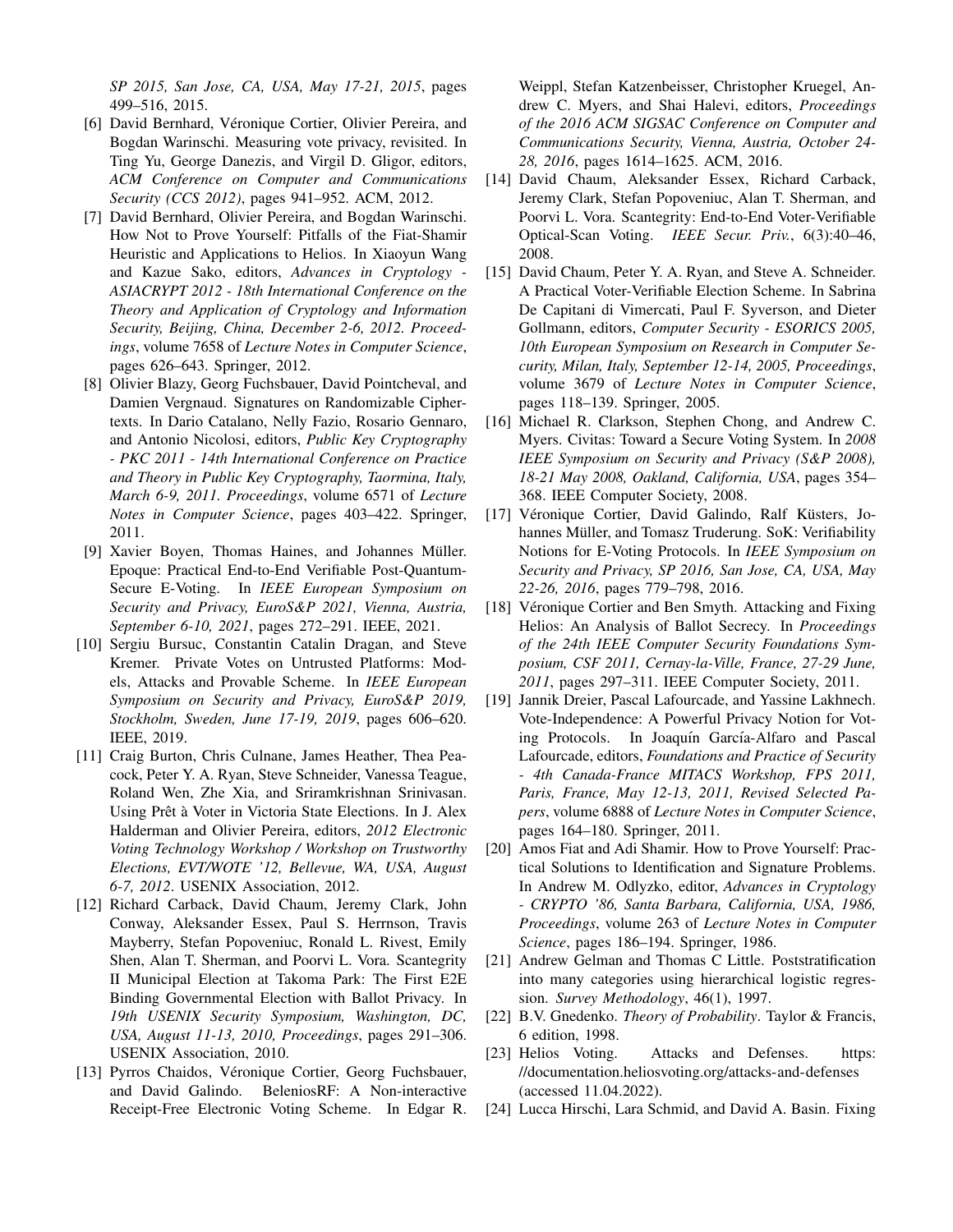the Achilles Heel of E-Voting: The Bulletin Board. In *34th IEEE Computer Security Foundations Symposium, CSF 2021, Dubrovnik, Croatia, June 21-25, 2021*, pages 1–17. IEEE, 2021.

- [25] IACR. IACR Elections, 2020. https://www.iacr.org/ elections/ (accessed 11.04.2022).
- [26] Vincenzo Iovino, Alfredo Rial, Peter B. Rønne, and Peter Y. A. Ryan. Universal Unconditional Verifiability in E-Voting without Trusted Parties. In *33rd IEEE Computer Security Foundations Symposium, CSF 2020, Boston, MA, USA, June 22-26, 2020*, pages 33–48. IEEE, 2020.
- [27] Shahram Khazaei and Douglas Wikström. Randomized Partial Checking Revisited. In Ed Dawson, editor, *Topics in Cryptology - CT-RSA 2013 - The Cryptographers' Track at the RSA Conference 2013, San Francisco,CA, USA, February 25-March 1, 2013. Proceedings*, volume 7779 of *Lecture Notes in Computer Science*, pages 115– 128. Springer, 2013.
- [28] Ralf Küsters, Julian Liedtke, Johannes Müller, Daniel Rausch, and Andreas Vogt. Ordinos: A Verifiable Tally-Hiding E-Voting System. In *IEEE European Symposium on Security and Privacy, EuroS&P 2020, Genoa, Italy, September 7-11, 2020*, pages 216–235. IEEE, 2020.
- [29] Ralf Küsters, Johannes Müller, Enrico Scapin, and Tomasz Truderung. sElect: A Lightweight Verifiable Remote Voting System. In *IEEE 29th Computer Security Foundations Symposium, CSF 2016, Lisbon, Portugal, June 27 - July 1, 2016*, pages 341–354, 2016.
- [30] Ralf Küsters, Tomasz Truderung, and Andreas Vogt. Verifiability, Privacy, and Coercion-Resistance: New Insights from a Case Study. In *32nd IEEE Symposium on Security and Privacy, S&P 2011, 22-25 May 2011, Berkeley, California, USA*, pages 538–553, 2011.
- [31] Ralf Küsters, Tomasz Truderung, and Andreas Vogt. Verifiability, Privacy, and Coercion-Resistance: New Insights from a Case Study. *IACR Cryptol. ePrint Arch.*, 2011:517, 2011.
- [32] Ralf Küsters, Tomasz Truderung, and Andreas Vogt. Formal Analysis of Chaumian Mix Nets with Randomized Partial Checking. In *2014 IEEE Symposium on Security and Privacy, SP 2014, Berkeley, CA, USA, May 18-21, 2014*, pages 343–358, 2014.
- [33] Benjamin E Lauderdale, Delia Bailey, Jack Blumenau, and Douglas Rivers. Model-based pre-election polling for national and sub-national outcomes in the us and uk. *International Journal of Forecasting*, 36(2):399–413, 2020.
- [34] Byoungcheon Lee, Colin Boyd, Ed Dawson, Kwangjo Kim, Jeongmo Yang, and Seungjae Yoo. Providing Receipt-Freeness in Mixnet-Based Voting Protocols. In Jong In Lim and Dong Hoon Lee, editors, *Information Security and Cryptology - ICISC 2003, 6th International Conference, Seoul, Korea, November 27-28, 2003, Revised Papers*, volume 2971 of *Lecture Notes in Computer Science*, pages 245–258. Springer, 2003.
- [35] Annabelle McIver, Tahiry Rabehaja, Roland Wen, and

Carroll Morgan. Privacy in elections: How small is "small"? *J. Inf. Secur. Appl.*, 36(C):112–126, October 2017.

- [36] Kazue Sako and Joe Kilian. Secure Voting Using Partially Compatible Homomorphisms. In Yvo Desmedt, editor, *Advances in Cryptology - CRYPTO '94, 14th Annual International Cryptology Conference, Santa Barbara, California, USA, August 21-25, 1994, Proceedings*, volume 839 of *Lecture Notes in Computer Science*, pages 411–424. Springer, 1994.
- [37] Berry Schoenmakers. A Simple Publicly Verifiable Secret Sharing Scheme and Its Application to Electronic Voting. In Michael J. Wiener, editor, *Advances in Cryptology - CRYPTO '99, 19th Annual International Cryptology Conference, Santa Barbara, California, USA, August 15-19, 1999, Proceedings*, volume 1666 of *Lecture Notes in Computer Science*, pages 148–164. Springer, 1999.
- [38] Smartmatic. Online Voting Successfully Solving the Challenges, 2021. https://www.smartmatic. com/fileadmin/user upload/Whitepaper Online Voting Challenge Considerations TIVI.pdf (accessed 11.04.2022).
- [39] Ben Smyth. Replay attacks that violate ballot secrecy in Helios. *IACR Cryptol. ePrint Arch.*, 2012:185, 2012.
- [40] Swiss Post. E-voting and security, 2021. https://www.post.ch/en/business-solutions/e-voting/ security-given-top-priority (accessed 11.04.2022).

# APPENDIX A PROOFS

*Lemma 2:* Let  $j, j \in C$ . For each  $t \in \{0, \ldots, n_{\mathsf{V}}^{\mathsf{h}} \}$  $n_{\text{repl}} + 1$ } let  $T_{t,j,j'} \in \mathbb{N}$  be the largest number such that  $\prod_{\nu=0}^{n_{\text{repl}}}\frac{T_{t,j,j'}-\nu}{\vec{n}|j|^{n_{\text{repl}}+1}}$  $\frac{T_{t,j,j'}-\nu}{\bar{p}[j]^{n_{\text{repl}}}+1} \leq \prod_{\nu=0}^{n_{\text{repl}}} \frac{t-T_{t,j,j'}-\nu}{\bar{p}[j']^{n_{\text{repl}}+1}}$  $\frac{\overline{p}[j']^{n_{\mathsf{rep}}+1}}{\overline{p}[j']^{n_{\mathsf{rep}}+1}}$ . Then for  $\overline{p}[j,j'] :=$  $1 - \vec{p}[\vec{j}] - \vec{p}[j']$ 

$$
\sum_{t=0}^{n_{\rm V}^{\rm t}} \sum_{r=0}^{t} \left| \Delta_{j,j'}^{res,n_{\rm repl}} \right| \cdot \frac{n_{\rm V}^{\rm h}!\bar{p}[j,j']^{n_{\rm V}^{\rm t}-t}\bar{p}[j]^r\bar{p}[j']^{r-t}}{2 \cdot (n_{\rm V}^{\rm t}-t)!r!(t-r)!} \tag{8}
$$
\n
$$
= \sum_{t=0}^{n_{\rm V}^{\rm h}} \bar{p}[j,j']^{n_{\rm V}^{\rm h}-t} {n_{\rm V}^{\rm h} \choose t} \sum_{r=\max\{T_{t+n_{\rm repl}+1}\cdot n_{\rm repl},0\}}^{min\{T_{t+n_{\rm repl}+1},t\}} {t \choose r} \bar{p}[j]^r \bar{p}[j']^{t-r}
$$

with  $\Delta_{j,j'}^{res,n_{\text{repl}}} = \frac{\prod_{\nu=0}^{n_{\text{repl}}}(r-\nu)}{\bar{p}_j^{\gamma}i n_{\text{repl}}+1}$  $\frac{\prod_{\nu=0}^{n_\text{repl}}(r-\nu)}{\tilde{p}[j]^{n_\text{repl}+1}} - \frac{\prod_{\nu=0}^{n_\text{repl}}(t-r-\nu)}{\tilde{p}[j']^{n_\text{repl}+1}}$  $\frac{\nu=0}{\vec{p}[j']^{n}$ repl $+1$ . *Proof.* We first remove the absolute value to get

$$
\sum_{r=0}^{t} \left| \Delta_{j,j'}^{\text{res},n_{\text{repl}}}\right| \cdot \frac{\bar{p}[j]^{r} \bar{p}[j']^{t-r}}{r!(t-r)!} \tag{9}
$$
\n
$$
= \sum_{r=0}^{T_t} \Delta_{j,j'}^{\text{res},n_{\text{repl}}} \cdot \frac{\bar{p}[j]^{r} \bar{p}[j']^{t-r}}{r!(t-r)!} - \sum_{r=T_t+1}^{t} \Delta_{j,j'}^{\text{res},n_{\text{repl}}} \cdot \frac{\bar{p}[j]^{r} \bar{p}[j']^{t-r}}{r!(t-r)!}
$$

Check that the term is 0 for  $T_t \le t < n_{\text{repl}} + 1$  and  $r \le T_t, t$  $r \leq t$ . By index shifting we get for the different summands